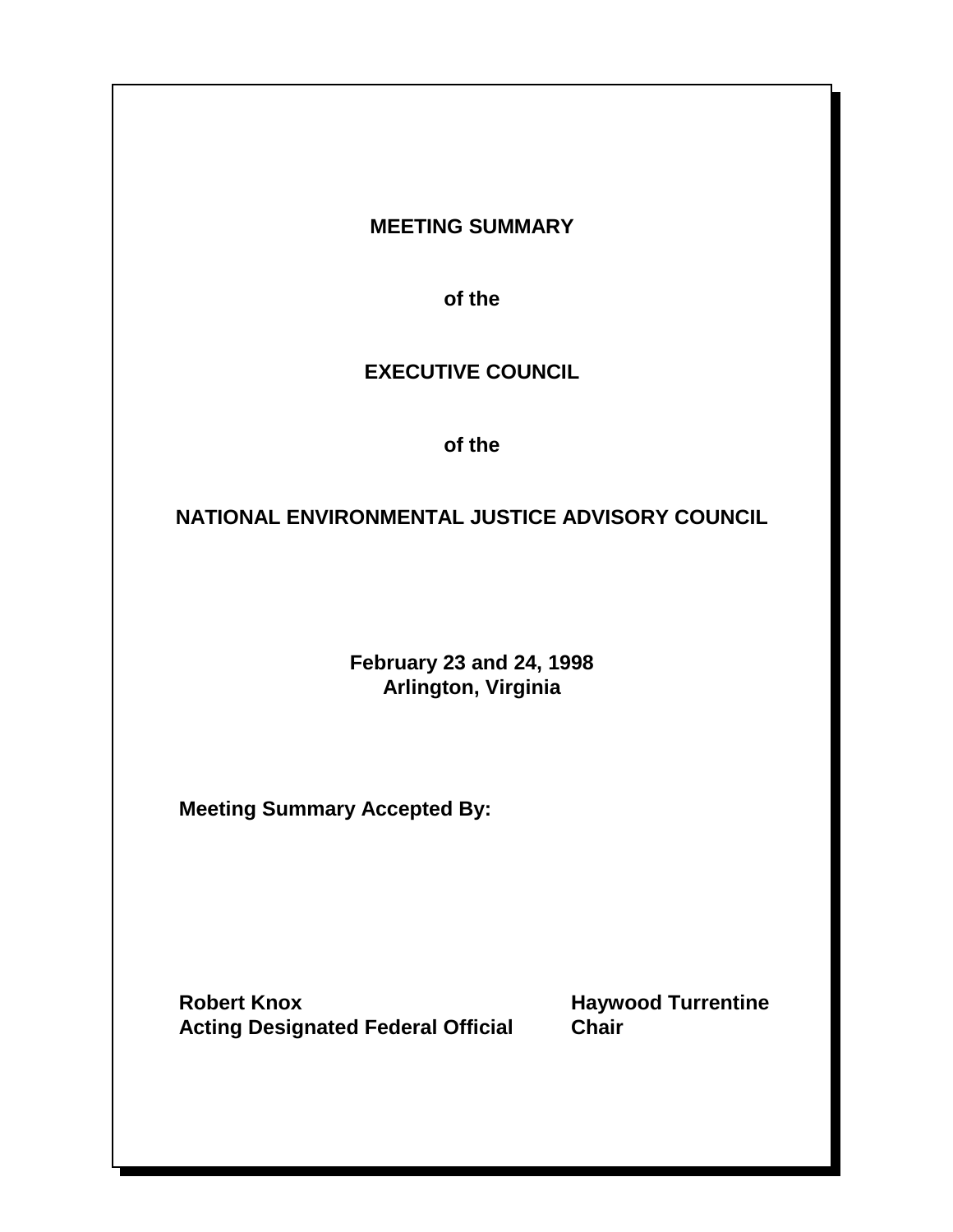### *MEETING OF THE EXECUTIVE COUNCIL OF THE NATIONAL ENVIRONMENTAL JUSTICE ADVISORY COUNCIL*

### **1.0 INTRODUCTION**

The Executive Council of the National Environmental Justice Advisory Council (NEJAC) held a special business meeting on February 23 and 24, 1998 in Arlington, Virginia to review action items and resolutions and to discuss other outstanding business issues remaining from the NEJAC's December 1997 meeting. Approximately 80 persons attended the meeting. Mr. Haywood Turrentine, Laborers' District Council of Education and Training Trust Fund (an affiliate of the Laborers International Union of North America), serves as chair of the NEJAC. Mr. Robert Knox, Acting Director, Office of Environmental Justice (OEJ), U.S. Environmental Protection Agency (EPA), is serving as the acting Designated Federal Official (DFO) for the Executive Council. Exhibit 1 presents a list of members who were present and identifies those members who were unable to attend the meeting.

This chapter presents a summary of the deliberations of the Executive Council. It contains five sections, including this *Introduction*. Section 2.0, *Remarks*, presents summaries of the remarks offered by the chair of the Executive Council and various speakers. Section 3.0, *Outstanding Issues*, provides a summary of the discussions about issues raised or considered during the December 1997 meeting of the NEJAC held in Durham, North Carolina. Section 4.0, *Administrative Issues of the NEJAC*, focuses on administrative tasks of the NEJAC. Section 5.0, *Resolutions*, presents the full text of the resolutions approved by the Executive Council by the subcommittees of the NEJAC during the December 1997 meeting.

### **2.0 REMARKS**

This section summarizes the remarks of the chair of the Executive Council, the Principal Deputy Assistant Administrator of EPA's Office of Enforcement and Compliance Assurance (OECA), the Director of EPA's Office of Civil Rights (OCR), and the Deputy Administrator of EPA.

### **2.1 Remarks of the Chair of the Executive Council**

Mr. Turrentine welcomed the members of the Executive Council and expressed his appreciation

**Exhibit 1** 

### **EXECUTIVE COUNCIL OF THE NATIONAL ENVIRONMENTAL JUSTICE ADVISORY COUNCIL**

**List of Members Who Attended the Meeting February 23 and 24, 1998** 

> Mr. Haywood Turrentine, **Chair**  Mr. Robert Knox, **Acting DFO**

> > Mr. Don Aragon Ms. Leslie Beckhoff Ms. Jean Belille Ms. Sue Briggum Mr. Luke Cole Ms. Mary English Mr. Arnoldo Garcia Ms. Annabelle Jaramillo Ms. Lillian Kawasaki Mr. Charles Lee Mr. Gerald Prout\* Ms. Rosa Hilda Ramos Mr. Arthur Ray Mr. Gerald Torres\* Mr. Baldemar Velasquez Mr. Damon Whitehead Ms. Margaret Williams

**List of Members Who Were Unable to Attend**

> Ms. Christine Benally Ms. Dollie Burwell Ms. Rosa Franklin Mr. Grover Hankins Mr. James Hill Mr. Lawrence Hurst Mr. R. Lewis Shaw

\* *Attended February 23, 1998 only* 

for their commitment to be timely at meetings. Mr. Turrentine reminded the members of the Executive Council that the special business meeting of the NEJAC had been convened to provide the members an opportunity to review and discuss outstanding issues that the Executive Council had not considered at its meeting in December 1997. He also expressed concern that the terms of one-third of the members of the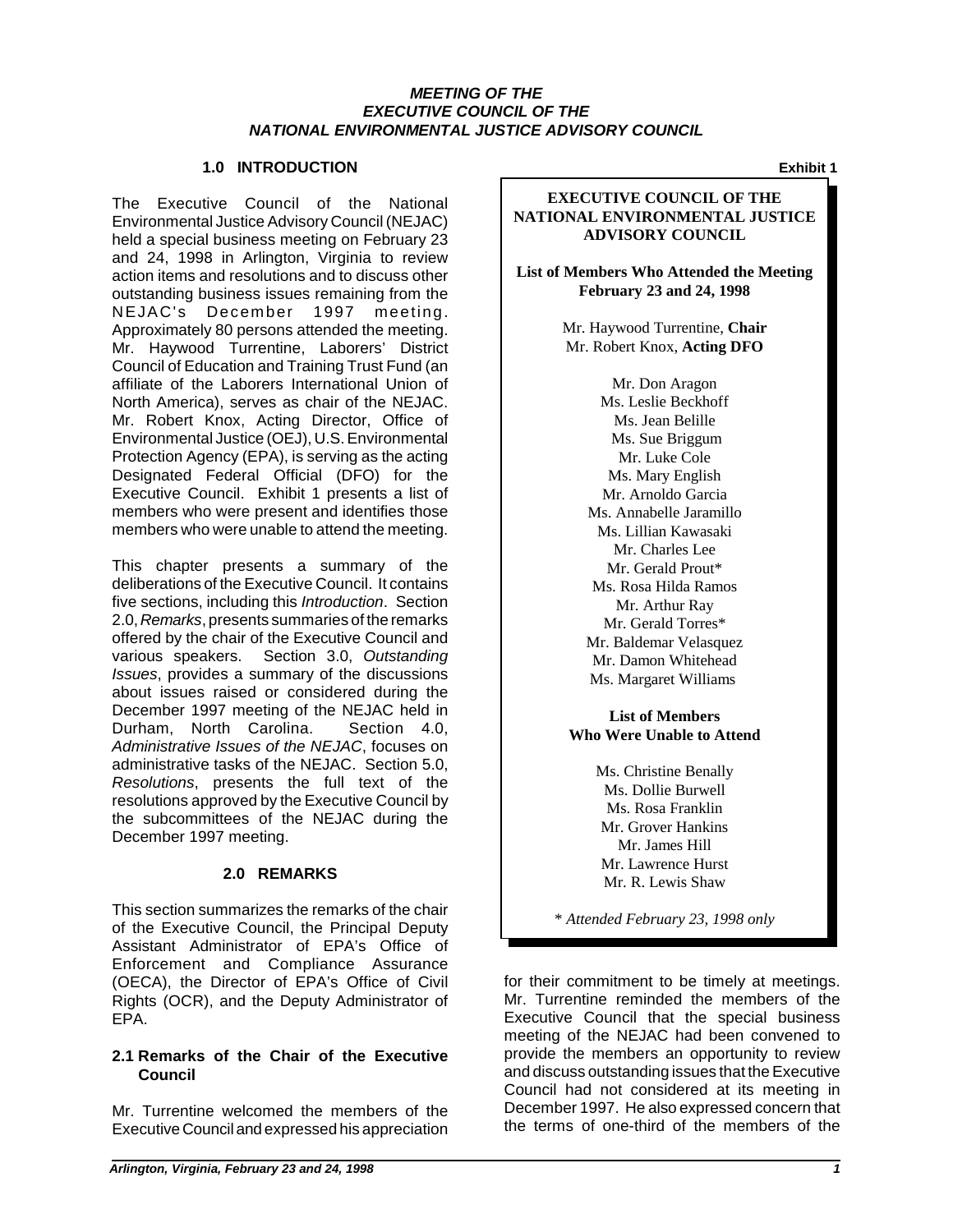NEJAC were to expire in July 1998. Mr. Government Performance and Results Act of Turrentine therefore requested that during the 1993 (GPRA), a statute that requires federal meeting the members discuss the effects of such agencies to develop plans and accountability a turnover in membership. (See section 4.3 for a measures for their activities and programs. discussion about member turnover) Mr. Turrentine stated that the integration of Ms. Lowrance then announced that EPA had environmental justice into EPA's programs and issued its interim guidance for investigating activities remains an outstanding issue of concern complaints filed under Title VI and that the to the NEJAC. (See section 3.3 for the discussion document currently was undergoing a 90-day on this topic.) public comment period, which ends on May 6,

# **2.2 Remarks of the Principal Deputy Assistant** several conference calls with representatives of

Administrator, EPA OECA, complimented Mr. Several states, she added, would develop pilot<br>Turrentine on the success of the site tour and the projects that can serve as models for other states. Turrentine on the success of the site tour and the projects that can serve as models for other states.<br>
Fesponse of local governments to various Concluding her remarks on Title VI, Ms. Lowrance response of local governments to various Concluding her remarks on Title VI, Ms. Lowrance<br>
environmental justice issues that both the tour announced that EPA Region 6 had issued for environmental justice issues that both the tour and the deliberations of the NEJAC's and the public draft demographic<br>subcommittees hademphasized Ms Lowrance and information related to the Shintech case in subcommittees had emphasized. Ms. Lowrance information related to the Shintech case in<br>then provided the members of the Executive Louisiana, which involves the proposed siting of then provided the members of the Executive Louisiana, which involves the proposed siting of Council an update on outstanding issues of a polyvinyl chloride (PVC) manufacturing facility. Council an update on outstanding issues of concern related to environmental justice at EPA. Those issues, she said, include: Ms. Lowrance also announced that EPA had

- 
- ` Issuance of EPA's interim guidance for under Title VI of the Civil Rights Act of
- 

Ms. Lowrance reminded the members of the stated that she believes that would be appropriate<br>Executive Council that on December 5, 1997, she and that she hopes to provide the NEJAC with a Executive Council that on December 5, 1997, she and that she hopes to provide the NEJAC with a<br>had issued a memorandum directing the deputy draft work plan for review and comment by May had issued a memorandum directing the deputy draft v<br>assistant administrators of EPA to "reinvigorate" 1998. assistant administrators of EPA to "reinvigorate" the executive steering committee by requesting stronger relationships between the NEJAC and *(See sections 3.1, 3.2, and 3.4 for detailed* EPA offices. She explained that, at a meeting *discussions about issues related to EPA's*  held in early February 1998, the members of the *Executive Steering Committee on Environmental*<br>steering committee had agreed that one of the *Justice, EPA's interim guidance for investigation* steering committee had agreed that one of the *Justice, EPA's interim guidance for investigation*  roles of the steering committee would be to *of administrative complainty* of *a property n n s index there is a unified environmental the Shintech case* ensure that there is a unified environmental justice strategy in all EPA program offices. Ms. Lowrance also informed the members of the **2.3 Remarks of the Director of the Office of** NEJAC that the steering committee would be **Civil Rights** responsible for ensuring that environmental justice is included in the agency's plan under the Ms. Goode first stated her intention to interact

1998. She explained that EPA had conducted **Administrator of the Office of Enforcement** environmental justice communities, states, and **and Compliance Assurance** industry to discuss the interim guidance. Ms. Lowrance stated her commitment to the conduct Ms. Sylvia Lowrance, Principal Deputy Assistant of two workshops on the interim guidance.<br>Administrator. EPA OECA. complimented Mr. Several states, she added, would develop pilot

appointed Ms. Ann Goode as the director of EPA Reinvigoration of EPA's Executive OCR and that the process of selecting the director Steering Committee on Environmental of OEJ had begun. Ms. Lowrance also stated that Justice she has hopes of having the director of OEJ appointed prior to the next meeting of the NEJAC.

investigation of administrative complaints Mr. Gerald Prout, FMC Corporation and a 1964 that challenge permits Subcommittee, recommended that the Executive Council form a work group related to reviewing ` Vacancies in the positions of the director EPA's work plan related to GPRA and to possibly of OEJ and OCR **and COV** assist EPA to develop accountability measures related to environmental justice. Ms. Lowrance<br>stated that she believes that would be appropriate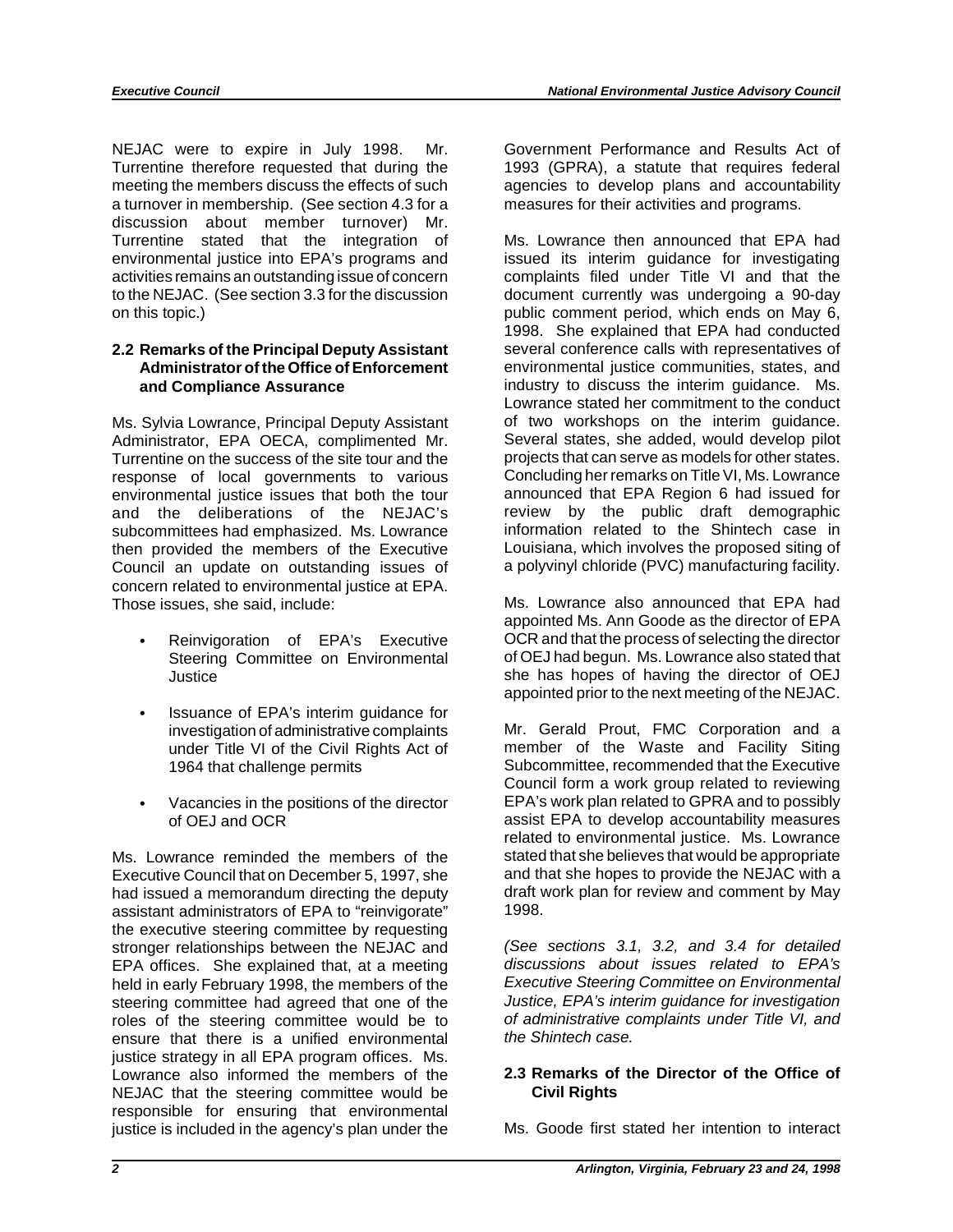regularly with the NEJAC, adding that she recognizes the NEJAC as a critical stakeholder group. She noted that the NEJAC could count on her to be "present, responsive, and engaged" in its concerns. OCR had increased its staff to provide technical assistance for Title VI cases, she continued. OCR, she reported, also is considering nontraditional personnel who could "augment the current capacity of the office" by providing nonlegal expertise to the investigation of Title VI cases. For example, a specialist in geographic information systems (GIS) could conduct analyses for such cases, she said. Ms. Goode also stated that she had met with representatives of U.S. Department of Justice (DOJ) to discuss development of a training manual on Title VI.

Mr. Luke Cole, Center on Race, Poverty and the Environment, California Rural Legal Assistance Foundation and member of the Enforcement Subcommittee, expressed concern about OCR's rigid interpretation of the 180-day statutory limit for filing complaints under Title VI during the permitting process. He stated that OCR uses several different interpretations as to when the process for filing a complaint starts. He continued by explaining that the interim guidance offers some direction, particularly with respect to complainants exhausting their administrative appeals before a state agency prior to filing a complaint under Title VI with EPA. Mr. Cole stated that he is aware of three cases that OCR rejected because the office interpreted the complaints as untimely; OCR considered the 180 days to commence from when the permit was issued rather than when the appeal was concluded. Mr. Cole expressed hope that Ms. Goode would use the good cause waiver of the 180-day rule in such instances.

Replying to Mr. Cole's inquiry about the status of six other cases that OCR is investigating, Ms. Goode noted that the six cases are in various stages of investigation. She added that the agency had underestimated the difficulty of the investigations. Mr. Cole then suggested that the proposed Title VI training Ms. Goode had mentioned should be coordinated with the efforts of other agencies, such as the U.S. Department of Housing and Urban Development (HUD) and the Bureau of Indian Affairs (BIA), U.S. Department of the Interior.

Responding to Ms. Goode's remarks, Mr. Arthur Ray, Maryland Department of the Environment and chair of the Enforcement Subcommittee, asked that she comment on OCR's role in the implementation of environmental justice within EPA. Ms. Goode replied that OCR is committed to the implementation of the agency's Diversity Action Plan, an effort that is designed to address affirmative action and concerns about quality of life at EPA. Ms. Goode also noted that a new senior-level committee had been established at EPA to oversee the level of diversity in the workforce throughout the agency, as well as to ensure the development and implementation of the Diversity Action Plan. Mr. Ray then inquired whether OCR has authority to oversee the performance of the agency and its staff in ensuring diversity in the workforce. Ms. Goode stated that OCR, in conjunction with the Office of Human Resources Management, is charged with reviewing the performance of EPA's senior executives, administrative staff, and regional programs, as well as providing comments to the EPA Administrator about such issues.

Mr. Damon Whitehead, Earthjustice Legal Defense Fund and member of the Waste and Facility Siting Subcommittee, inquired whether OCR will require states to conduct their own civil rights assessments, rather than waiting for complaints to be filed under Title VI. Ms. Goode responded that such an action is possible, but that she was not familiar with the logistics of that type of "front-end approach to accountability" at the state level or whether any such approach had been successful.

Ms. Rosa Hilda Ramos, Community of Cataño Against Pollution and chair of the Public Participation and Accountability Subcommittee, expressed her distress about EPA Region 2's air and water programs, stating that implementation of the two programs had been biased against the region's Caribbean Office. Ms. Ramos stated that, for more than 25 years, power plants in Puerto Rico have failed to meet federal environmental standards and yet still have been granted permits by EPA. The power plants have destroyed the ecosystem on which many fishermen depend, she asserted. Ms. Ramos explained further that such issues persist because of the distance between New York City Offices and Puerto Rico. She stated that EPA Region 2 consistently had denied the Caribbean Office's request to increase its decision-making authority. Ms. Ramos then requested that Ms. Goode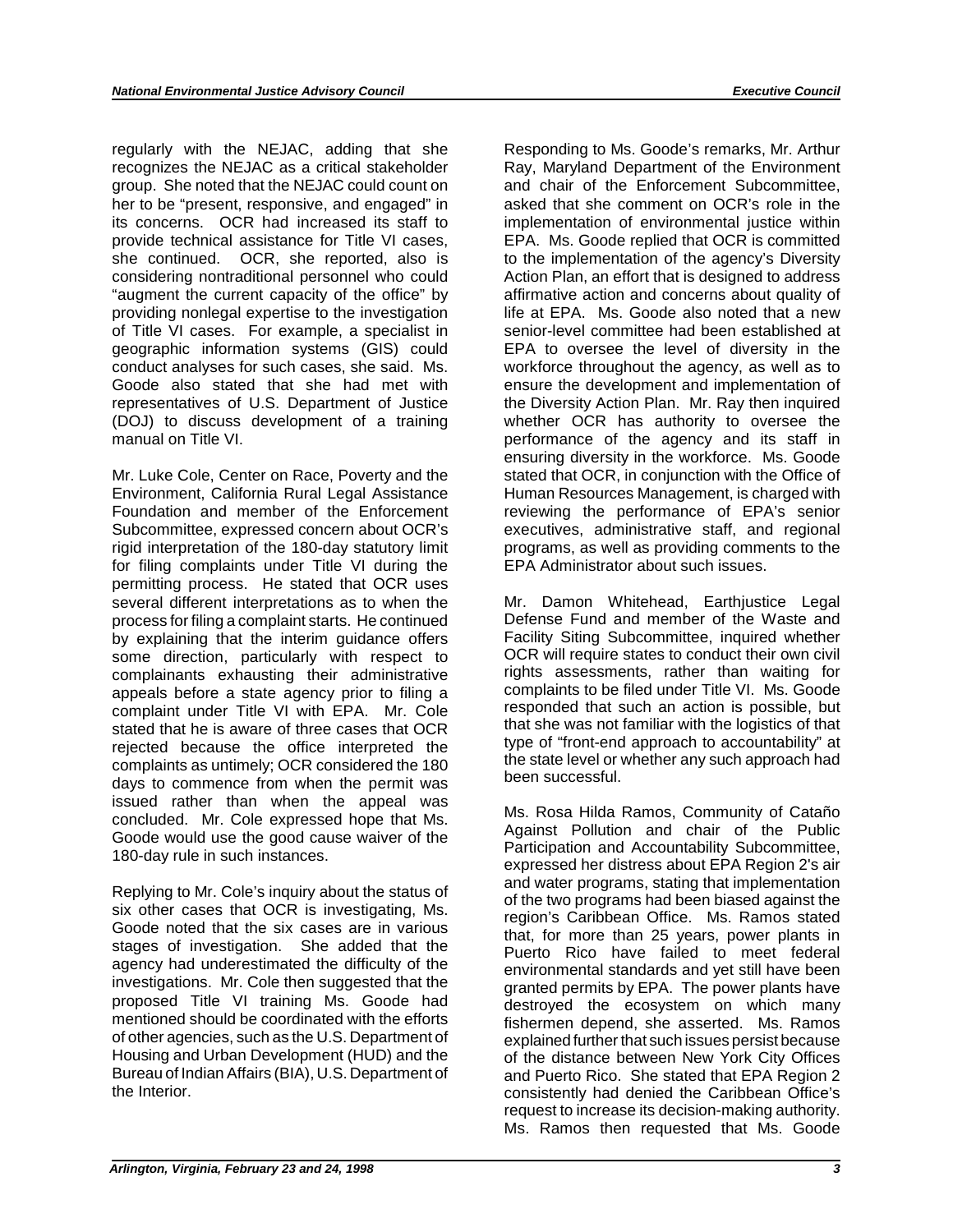review and forward to the NEJAC copies of **2.4 Remarks of the Deputy Administrator**  documentation about requests made and responses provided related to increasing the Mr. Fred Hansen, Deputy Administrator of EPA, decision-making authority of the Carribean field thanked the members of the Executive Council for decision-making authority of the Carribean field thanked the members of the Executive Council for<br>offices's.

Mr. Don Aragon, Wind River Environmental the December 1997 meeting of the NEJAC. Quality Commission of the Shoshone and Northern Arapaho Tribes and a member of the Mr. Hansen stated that he wished to assure the Health and Research Subcommittee, asked members of the Executive Council and the whether Ms. Goode had been participating in the NEJAC that FPA is committed to integrating whether Ms. Goode had been participating in the NEJAC that EPA is committed to integrating development of EPA's training workshops on environmental justice into the agency's activities working effectively with tribes. In r working effectively with tribes. In response, Ms. and programs. He announced that, on February Goode agreed to contact Ms. Kathy Gorospe, 11, 1998, the fourth anniversary of Executive director of FPA's American Indian Fnvi director of EPA's American Indian Environmental Critical Order 12898 on Environmental Justice, he and<br>Office (AIEO), to arrange to become involved in The TPA Administrator had distributed a Office (AIEO), to arrange to become involved in the EPA Administrator had distributed a<br>the effort to develop workshops.

Continuing to address the issue of Title VI cases,<br>
Mr. Turrentine expressed his concern that it was<br>
more than 30 years after the passage of the Civil<br>
Exhibit 3 presents a copy of that memorandum. Rights Act of 1964 before the agency produced a Mr. Hansen then reminded the members of the guidance document that provides support for Executive Council of the lengthy discussion guidance document that provides support for Executive Council of the lengthy discussion<br>implementation of the act. He stated his hope during the December 1997 meeting about EPA's implementation of the act. He stated his hope during the December 1997 meeting about EPA's<br>that federal, state, and local agencies, as well as energy performance partnership agreements (PPA) with that federal, state, and local agencies, as well as performance partnership agreements (PPA) with industry, would be guided not by the need to the states, how those agreements function, and avoid litigation, but rather by avoid litigation, but rather by the need to do what whether environmental justice is incorporated into<br>is right. Expressing agreement with Mr. PPAs Because FPA's Executive Steering is right. Expressing agreement with Mr. PPAs. Because EPA's Executive Steering<br>Turrentine were other members of the Executive Committee on Environmental Justice has the lead<br>Council, including Mr. Baldemar Velasquez, Farm Council, including Mr. Baldemar Velasquez, Farm entity role at the agency in ensuring the integration of Laborer Criganizing Committee and chair of the environmental justice into policies and activities Laborer Organizing Committee and chair of the environmental justice into policies and activities,<br>International Subcommittee, who stated that Mr. Hansen explained, the steering committee International Subcommittee, who stated that Mr. Hansen explained, the steering committee<br>International Subcommittee, who stated that Mr. Hansen explained, the steering committee problems of inequity will persist unless a would have the responsibility of ensuring that redistribution of wealth, possibly through litigation, environmental justice is included in PPAs with the  $occurs$  as result of claims under Title VI. Exhibit states. 2 presents an excerpt of Mr. Velasquez's remarks on issues related to civil rights. To conclude the Mr. Hansen concluded his remarks by discussion with Ms. Goode, Mr. Charles Lee, United Church of Christ Commission for Racial Justice and chair of the Waste and Facility S Subcommittee, thanked her for making herself assisting the agency in such other areas as the and OCR available to the NEJAC and further protection of children's health and OCR available to the NEJAC and further protection of children's health.<br>expressed his happiness that OCR has a vision of achieving environmental justice. Mr. Turrentine Mr. Ray requested that Mr. Hansen explain further<br>offered the NEJAC's assistance to OCR, the agency's plans for incorporating offered the NEJAC's assistance to OCR, the agency's plans for incorporating commenting that the NEJAC will "join them in the environmental justice into PPAs. Mr. Hansen commenting that the NEJAC will "join them in the environmental justice into PPAs. Mr. Hansen<br>trenches" when the two organizations can work explained that because accountability measures trenches" when the two organizations can work explained that, because accountability measures<br>on mutual problems together.

the opportunity to address the NEJAC and then reviewed several issues that he had discussed at

memorandum to all senior managers at EPA that discussed the strengthening of environmental

environmental justice is included in PPAs with the

are a concern both within and outside the agency, he had asked that the steering committee identify core indicators that can be used to help determine the extent to which environmental justice has been incorporated into the PPAs. Such core indicators might include the number of inspections conducted, the number of enforcement actions taken, the number of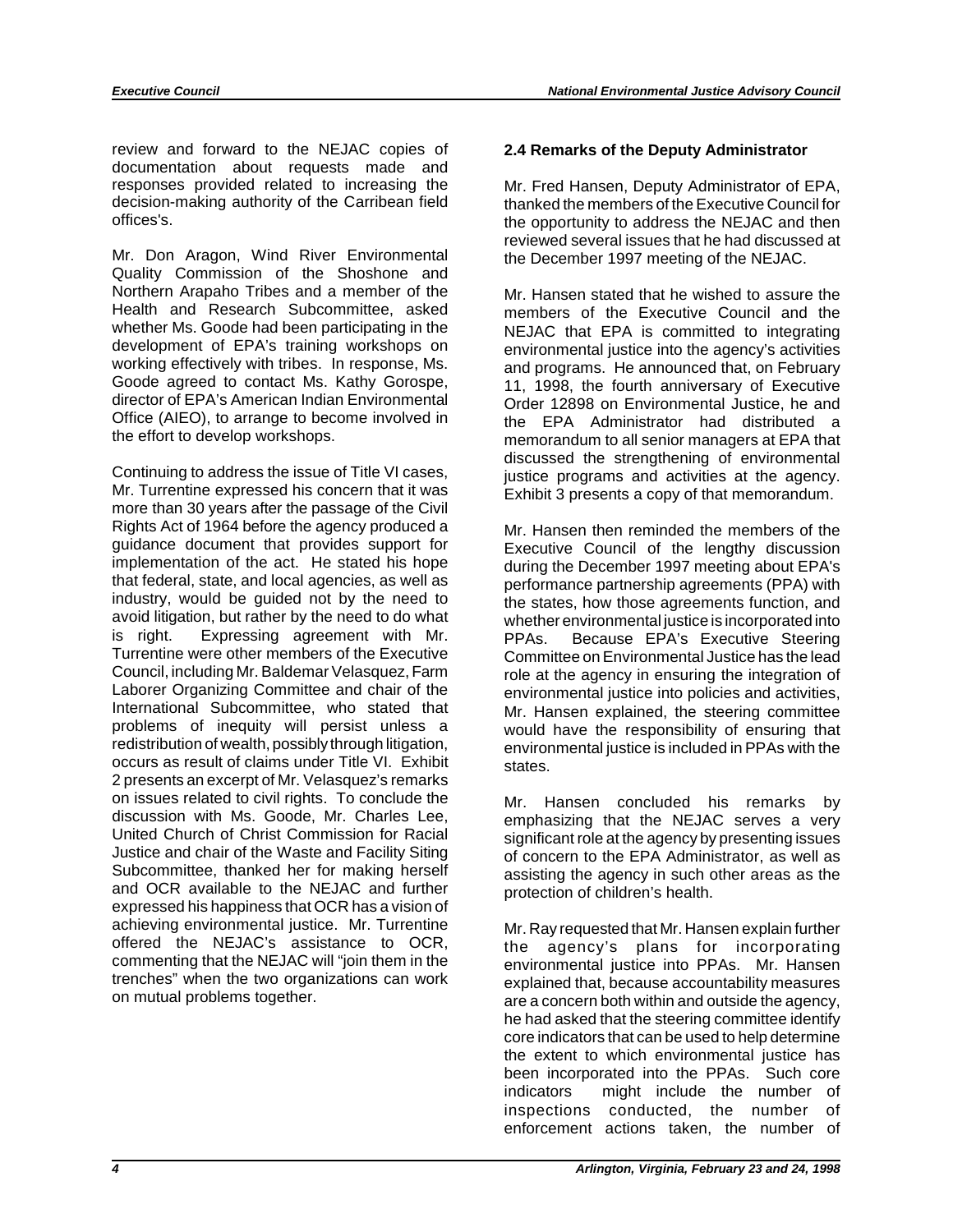**Exhibit 2** 

sources that are under permit, and the number of permit renewals, suggested Mr. Hansen. **SIGNIFICANCE OF CIVIL RIGHTS** 

Mr. Ray sta ted his nbelie ththat of Renats oals hould being 30 years later and we're still trying to make civil rights an eveffective enforcements previous performance in

and the same of the processing and the set of the set of the set of the set of the set of the set of the set of the set of the set of the set of the set of the set of the set of the set of the set of the set of the set of

concerned with capital and investment and finding the resources to get a return on investments, we're going to continue Mro Reyro emphasize dityunthenjushest. the NEJAC

should recommenditizate state that sadas "dismelte an enormous amount of wealth for another group of people. the difficians. But in allowed's four dehate a model since pope is on the receiving end of the trickle-down economics, or the e Cordifferent government systemic dim from the some field of equity and distribution of that wealth is a debate for the ecall of the lacking of the lacking of the lacking of the lacking of the lacking of the lacking solution of the lacking solution of the lacking solution of the value of the value of the value of the value of the value of t

Representing these groups of migrant workers out in some rural podunk community in North Carolina or western Ohio, we ourselves are subjected to these very same economic processes. Yes, we receive very meager wages, but we compete really for the meager wages with other workers who harvest the same crops for the same corporations in Mexico and even as far away as India. In Mexico the minimum wage is a little over \$3.00 a day. In India, the same pickles you find in your jars that we harvest in Ohio and North Carolina, in India it's like five cents a day.

Now, how are you going to compete with that? Here you've got an investor and a corporation trying to get a return for its investors and you've got these migrant workers trying to compete with cheap labor all over the globe. It creates all kinds of measures of injustice, of discrimination, and people who are subjected to enormous pressures just to survive.

It would be good if all the leaders and the decisionmakers in the key corporations, the multinational companies, the financiers who control an enormous of wealth and money that's moved all over the globe for investment and getting returns, that they would consider in the decisionmaking the social impact from their decisions. But that ain't the way it's done.

The only way it can be done is there's enough people out there through grassroots communities, through allies in government, in business and other places, who will serve as the conscience of that accumulation of wealth. There has to be a conscience to it.

Now, you may mistake me as someone who is very anti-business. I'm not anti-business, but I'm for the people who are on the bottom, the people who suffer, the people whose mothers scream because their babies' bellies are hungry or who are injured or who are diseased, who are polluted on and they hurt. We have to lift them up as to the best of our ability.

I think that those of us who are able to connect and ally ourselves with one another -- some of the people that have helped me the most ironically are people in business, who have come forth now and said, "Baldemar, we've fought you all these years." The people from the Campbell Soup Company, there were always two camps in that company. One camp wanted to fight us all the way until we were dead and the other group that said, "No, I think we need to talk to them because they're not going to go away and things aren't going to get any better for our company. So we might as well deal with them."

Out of that came some people who said, "No, we see that we had ignored the people on the bottom. We have to do something about that." They've been blessed by it because, for instance, productivity has risen 45 percent in the areas where we have these agreements. So they've gotten back what they invested to lift up the people in the meager way that they've done over the past few years.

It has to do with reconciling the two extremes. Isn't that the things that have eternal value in this world? Money is not going to go to heaven with us. It's going to stay right here. It has no eternal value. What it does have is the relationships and the things that we're able to reconcile while we're in this world. I think that if business gets to the point of understanding that they have to reconcile their money making with the impact it has on communities, the impact that it has on people on the bottom who are impacted by their industry, I think this world would be a big step forward and a lot better off.

> --Baldemar Velasquez Chair, International Subcommittee February 1998 Meeting of the National Environmental Justice Advisory Council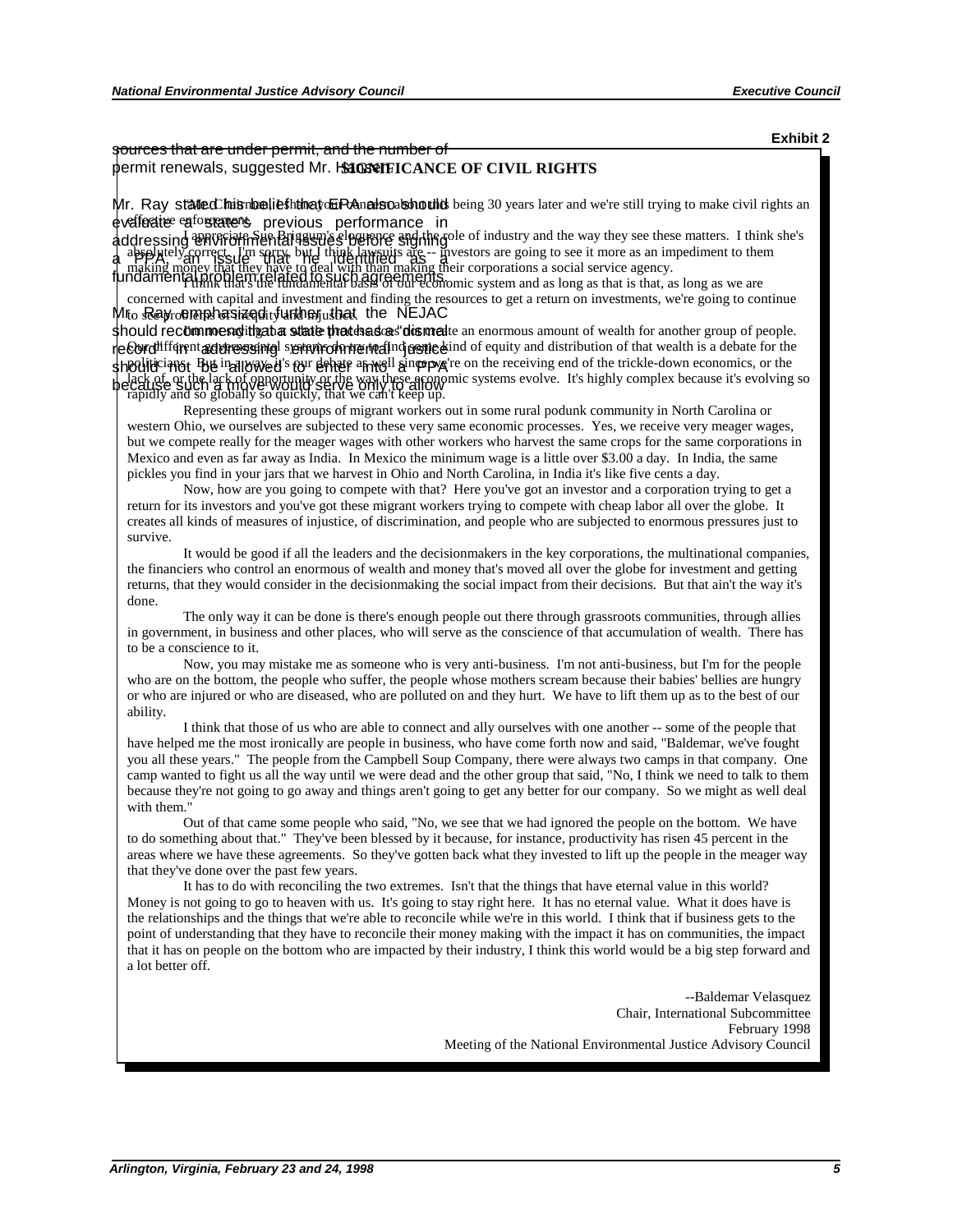**Exhibit 3**



### UNITED STATES ENVIRONMENTAL PROTECTION AGENCY WASHINGTON, D.C. 20460 FEB 11 1998

OFFICE OF **MEMORANDUM** THE ADMINISTRATOR

Subject: Strengthening EPA's Environmental Justice Programs and Activities

To: Assistant Administrators Chief Financial Officer Deputy Assistant Administrators Associate .Administrators General Counsel Regional Administrators

Inspector General Deputy Regional Administrators

Four years ago President Clinton issued Executive Order 12898 on Environmental Justice directing the Environmental Protection Agency (EPA) and other federal agencies to identify and address the environmental and human health concerns in minority communities and low-income communities. Following up on this directive, we made environmental justice one of EPA's guiding principles to help the Agency better ensure that all communities and all people have clean air, pure water, land that is safe to live on, and food safe to eat.

EPA has made significant progress in establishing effective environmental justice programs. For example, several EPA offices and regions have implemented specific environmental justice initiatives and built strong working relationships with the National Environmental Justice Advisory Council (NEJAC). Since its inception in 1994, NEJAC has held more than 40 public meetings and provided critical advice in the development of important Agency initiatives such as Brownfields and Children's Health Protection. Pursuant to Executive Order 12898, EPA also has taken steps to develop a stronger Title VI program that involves key stakeholders to ensure nondiscrimination in environmental programs and equal protection in communities of color.

While we are proud of EPA's accomplishments, our work is not done. We continue to face environmental justice concerns in many communities. Thus, on this fourth anniversary of Executive Order 12898, we ask you to join us in reaffirming EPA's commitment to environmental justice and to reflect on the Agency's successes and remaining challenges. To help in these efforts we have asked Sylvia Lowrance to Chair a reinvigorated Environmental Justice Executive Steering Committee, a group of Deputy Assistant Administrators and several Deputy Regional Administrators who will advise us on the Agency' s environmental justice activities.

The Steering Committee will assess EPA's environmental justice initiatives—identifying those that have been effective, opportunities to build on these accomplishments in all program and regional offices, and other operational changes required to ensure successful implementation of the Executive Order. These recommendations will be presented to us prior to the next NEJAC meeting, scheduled for May 31- June 3, 1998.

We believe that the reinvigoration of the Environmental Justice Executive Steering Committee will enhance EPA's efforts to ensure environmental justice for all communities. We look forward to your full support.

Carl Ul. Scouni

Carol M. Browner Fred Hansen

Administrator Deputy Administrator Deputy Administrator

Jeel Hansen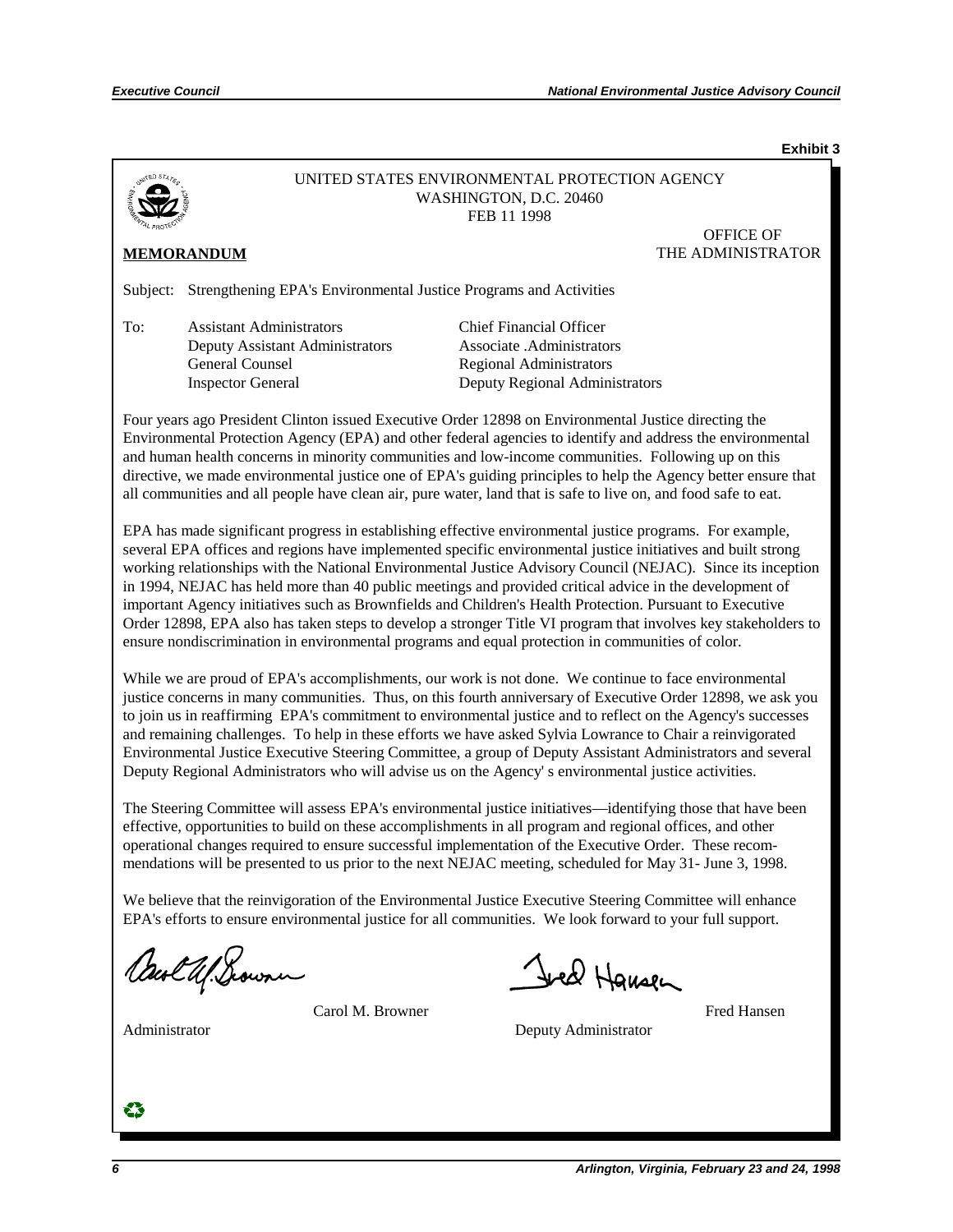not be allowed to enter into a PPA because such a move would serve only to allow that state more freedom "to hurt such communities." In response to the concerns voiced by Mr. Ray, Mr. Hansen provided an overview of the PPA initiatives. He stated that PPAs represent a new structure that supports an alternative funding agreement between EPA and states, adopted because EPA recognizes that each state has established unique performance levels and resources. Each PPA, he continued, would be developed to fit the state involved. Mr. Hansen stated that, in the past, EPA had not used a "litmus paper test" to measure a state's previous performance on compliance and enforcement issues; however, he said that he believes that the development of key criteria for state programs that incorporate environmental justice measures will accomplish the same purpose as a review of a state's past performance. In response, Mr. Ray stated his belief that a minimum standard should be established before a state becomes a partner in a PPA.

Ms. Mary English, Energy Environment and Resources Center, University of Tennessee and chair of the Health and Research Subcommittee, then noted that simply asking states "how many river miles are clean" could mask any patterns that would illustrate disproportionate effects on environmental justice communities and potential environmental justice issues. Mr. Hansen responded that detailed information is being gathered, but that the information is not being distributed effectively to environmental justice communities.

Mr. Cole then expressed concern about issues related to Title VI in the context of PPAs. Mr. Cole urged that, in developing a PPA with a state, EPA consider the number of outstanding complaints filed against that state under Title VI. Mr. Cole then stated that, to resolve the outstanding cases related to Title VI, Mr. Hansen and the EPA Administrator should inform the agency that the issue is crucial and that the agency should redirect resources to address those cases.

Ms. Ramos expressed concern that EPA does not provide opportunities for communities to participate early in the process of making decisions about the issuance of permits. She encouraged Mr. Hansen to use PPAs as a means of ensuring that the states provide communities

opportunities to participate meaningfully in the decision-making process. Mr. Hansen replied that he recognizes that public participation is a critical component of all EPA programs and further that he is aware of the common obstacles to public participation, such as lack of technical expertise, lack of early involvement, or lack of information on the part of the community.

Mr. Lee reminded the members of the Executive Council of another issue that had been discussed at the December 1997 meeting. The Community/ University Partnership Grants (CUP) are not to be funded for 1998, he said. He stated his belief that EPA had made a commitment to facilitating a discussion about the evaluation of the program. Mr. Knox then explained that, in previous years, the CUP grant program had been made available through a "congressional add-on" to EPA's budget and that the agency had not received any "addon" funds from Congress under the new budget. He informed the members of the Executive Council that OEJ intends to evaluate the program and the process by which grants had been awarded under it. Mr. Lee suggested that the members of the NEJAC, representatives of communities that have concerns about environmental justice, and other stakeholders should be involved in the evaluation of the CUP grant program. Mr. Knox recommended that a work group be established to participate in the evaluation process. Mr. Lee, Ms. Ramos, and Ms. English volunteered to serve on the work group.

Mr. Aragon expressed concern about EPA's hesitancy to establish PPAs with tribes. He explained that most tribes need to stabilize their funding sources and build the capacity of their environmental programs. Continuing, Mr. Aragon stated that the performance partnership grants (PPG) that accompany the agreements would be a source of such stability.

### **3.0 OUTSTANDING ISSUES**

This section summarizes the discussions of the Executive Council about outstanding issues that had been raised or discussed during the December 1997 meeting of the NEJAC. Those issues include the proposed Shintech facility in St. James Parish, Louisiana; the status of the interim guidance for Title VI; and the integration of environmental justice into EPA's programs and activities.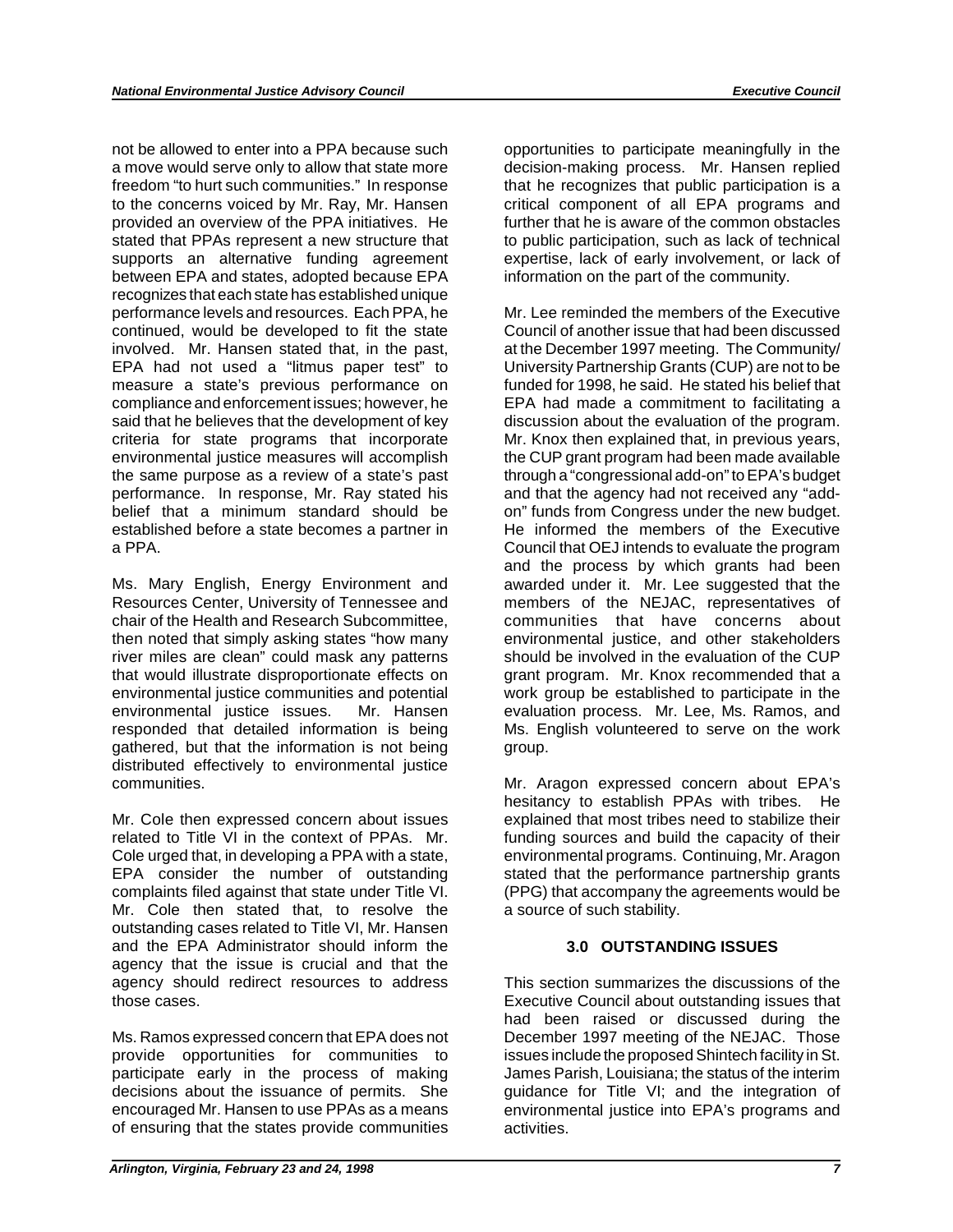### **3.1 Issues Related to the Proposed Shintech Facility**

Mr. Cole began the discussion of the proposed Shintech facility by reviewing the proceedings of two hearings sponsored by the Louisiana Department of Environmental Quality (LDEQ) that he had attended on January 23 and 24, 1998 in St. James Parish, Louisiana. Mr. Cole explained that he had represented the NEJAC at the public hearings, which were held to provide the members of the affected communities an opportunity to comment on issues related to air quality and environmental justice that are pertinent to the proposed construction of the facility. Mr. Cole explained that concerns related to air quality were discussed at the hearing held on January 23 and concerns related to environmental justice were discussed at the hearing on January 24. Exhibit 4 provides background information about the proposed facility.

Mr. Cole stated that the hearings had been wellrun and well-attended. He noted further that he had been surprised at the level of opposition to the facility, having estimated the ratio of opponents to proponents present at the meeting to be 10 to 1. Mr. Cole expressed concern that since the May 1997 meeting of the NEJAC, he had been led to believe that the community of St. James Parish was divided on the Shintech issue. Mr. Lee, who had attended the Louisiana hearings, although not as a representative of the NEJAC, agreed that, despite the efforts of EPA Region 6 to portray St. James Parish as a very divided community, he had seen no indication of significant support for the proposal in the community. On the contrary, he stated, a survey published in a local paper a few days before the hearings showed evidence that there is little local support for the proposal. Mr. Lee contended that EPA should review its role in mischaracterizing the community and instead should depict the tremendous opposition that appears to exist.

Mr. Cole discussed briefly the types and length of public testimony that can be given under Louisiana law. He then expressed concern that, although approximately 200 people had testified over the two day period, the decision to discuss issues related to air and at a hearing separate from a discussion of environmental justice implications, confused the audience and created a "stifling impact on public input." Moreover, Mr.

**Exhibit 4** 

### **BACKGROUND INFORMATION ON THE PROPOSED SHINTECH FACILITY IN ST. JAMES PARISH, LOUISIANA**

The Shintech Corporation has sought to build a \$700 million plastics plant near Convent, St. James Parish, Louisiana, along a stretch of the Mississippi River known as "Cancer Alley."

The Louisiana Department of Environmental Quality (LDEQ) granted the Shintech facility permits in early 1997, and local residents appealed the permits to the U.S. Environmental Protection Agency (EPA) on technical considerations under Title V of the Clean Air Act (CAA) and on civil rights considerations under Title VI of the Civil Rights Act of 1964. In response to the appeals, EPA remanded the permit to LDEQ, describing approximately 50 deficiencies in the air permit. EPA also notified LDEQ that it was examining the implications of the proposed violations under Title VI and expressed the hope that LDEQ would address those issues.

Cole said, he had heard members of the public comment that the public comment period had been too short and too structured. Those who had wanted to express their opinions had been able to do so, he observed, but he added that he did not know whether those comments ultimately would be 'heard' by LDEQ. When asked what effects the hearings would have on the decisionmaking process, Mr. Cole informed the members of the Executive Council that no high-level staff of LDEQ had attended the hearings. Mr. Knox then stated that representatives of EPA Headquarters and EPA Region 6 had attended the meetings.

Mr. Cole then referred to the resolution of the Enforcement Subcommittee that had been approved at the May 1997 meeting of the NEJAC. The resolution, he said, had requested that EPA provide the citizens of St. James Parish, Louisiana the opportunity for full participation in the siting decision. Ms. Lilian Kawasaki, Los Angles (California) Department of Environment and a member of the Waste and Facility Siting Subcommittee, inquired whether the resolution really had "asked for the right thing." Mr. Cole replied that the question was difficult to answer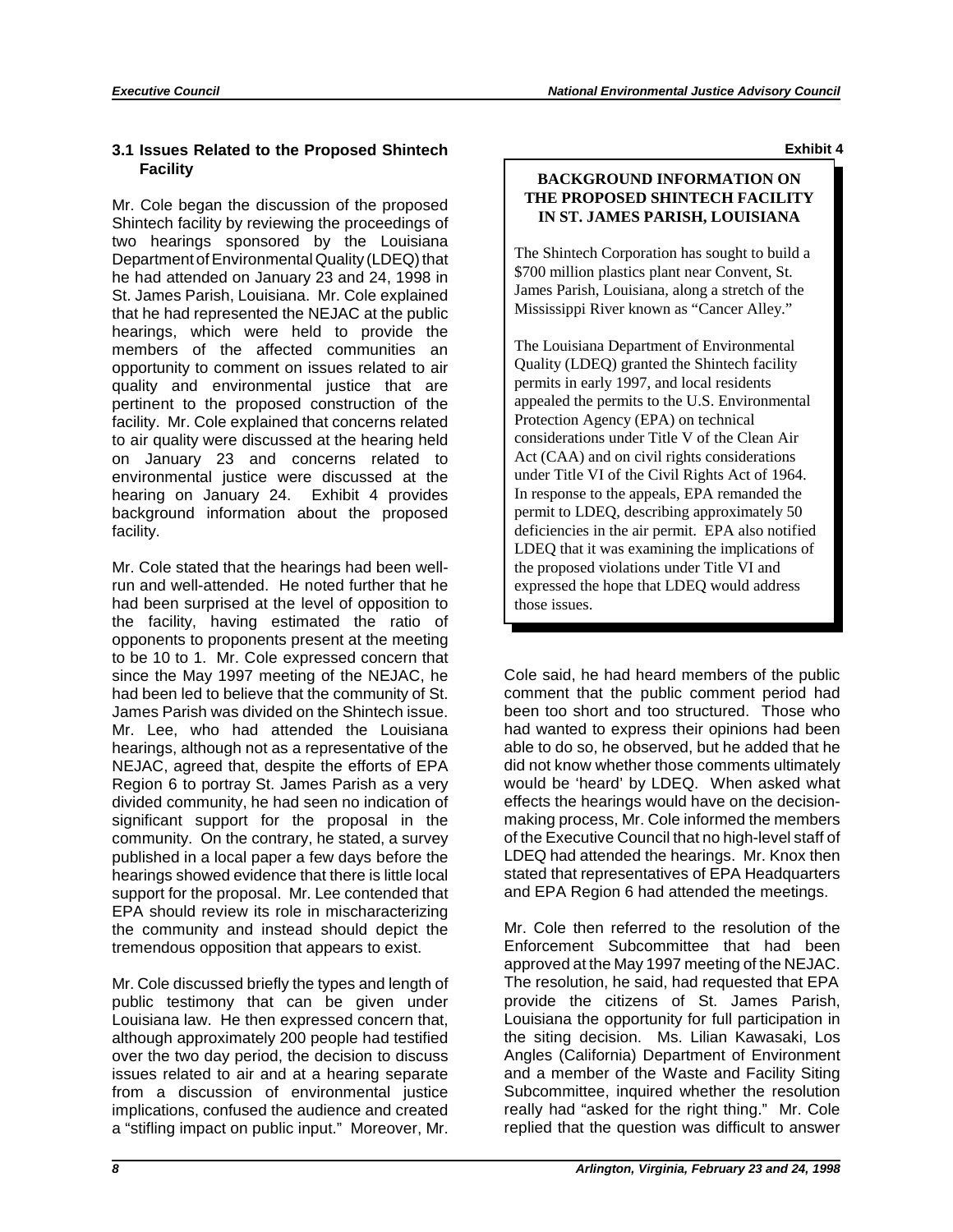because the resolution had been directed at EPA, environmental hazards. Mr. Lee supported that but the hearing had been sponsored by the state view, stating that techniques of comparison can of Louisiana. He suggested that the state might produce radically different results. He suggested have scheduled a hearing in response to EPA's that EPA seek more accurate comparisons of request that public participation be encouraged. data and that EPA monitor the analytical process.

Ms. Ramos then inquired about the policy of the the data are presented was important and state of Louisiana on responding to public declared EPA's commitment to respond to any comment and expressed her concern that comments about the data. Further, she noted, comment and expressed her concern that documentation of the meeting and access to EPA had maintained an "open book" policy on the public documents be ensured throughout the Shintech case and that there has been full public review process. Ms. Lowrance then explained disclosure of all information related to the that the hearing had covered permitting issues proposed air permit and the Title VI claims. Mr. that the hearing had covered permitting issues<br>only and that each state has its own. administrative procedure for responding to public correct, few, if any, health assessments had been comment. Mr. Cole responded that, while he did conducted in the communities in the vicinity of the not remember that access to public documents proposed Shintech facility. Ms. Ramos agreed related to the proposed facility had been an issue, that there is a data gap in the Shintech case and he had heard that LDEQ had withheld from the stated further that EPA should provide quidelines public evidence of existing groundwater on cumulative health assessment to the state of contamination at the proposed site. He then Louisiana. stated that other issues, such as cumulative health effects, civil rights, lack of escape routes, LDEQ's failure to consider public comments an April 3, 1998 deadline for resolution of the Title seriously, and lack of economic advantage to the VI aspects of the Shintech case, Mr. Turrentine community from the presence of the facility, had reminded the Executive Council that all the efforts been raised by the public during the hearings. That EPA is investing in responding to the

At the request of Mr. Whitehead, Ms. Lowrance a solution that will be acceptable to all discussed EPA's role in the Shintech case. She stakeholders in the issue. He asserted that stated that EPA would work with the state of solving all the technical and legal issues would Louisiana and continue its investigation of the not necessarily satisfy the community's needs Title VI claims. Ms. Lowrance also announced and wishes and that EPA must "go beyond those the demographic information collected for EPA's aspects" to consider the real wishes of the analysis of Title VI aspects of the Shintech case community. had been made available. She stated that the data were available for public comment, analysis, After extensive discussion of the Shintech case, and interpretation and were a crucial aspect of the Executive Council established an ad hoc EPA's outreach efforts regarding the proposed group of members of the NEJAC who drafted a<br>Shintech facility. Ms. Lowrance noted that EPA letter to the EPA Administrator to request that a would like to receive comment on the accuracy of full investigation of the Shintech case be the data, as well as suggestions for their use. Mr. conducted before any permits are granted or Title Whitehead then expressed concern that review of VI claims resolved in the case. The members of the Title VI issues may take years, and that the the Executive Council approved the letter, adding facility could be built before EPA resolves those a request that the EPA Administrator submit to the issues. NEJAC a status report on Shintech before the

Referring to the demographic data on the community living near the proposed Shintech **3.2 Interim Guidance on Title VI**  facility, Mr. Cole expressed his concern that comparing data obtained solely from communities Members of the Executive Council discussed at<br>
located in Cancer Alley, rather than comparing length public participation related to EPA's interim data from these communities with data from guidance to address complaints filed under Title another state or country, would skew the VI of the Civil Rights Act of 1964. Mr. Ray began perception of the severity of the community's the discussion by asking Ms. Lowrance to

Ms. Lowrance agreed that the manner in which Lee then pointed out that, while the data may be

Although Ms. Lowrance stated that EPA had set Shintech case presuppose the notion that there is stakeholders in the issue. He asserted that

letter to the EPA Administrator to request that a June 1998 meeting at the NEJAC.

length public participation related to EPA's interim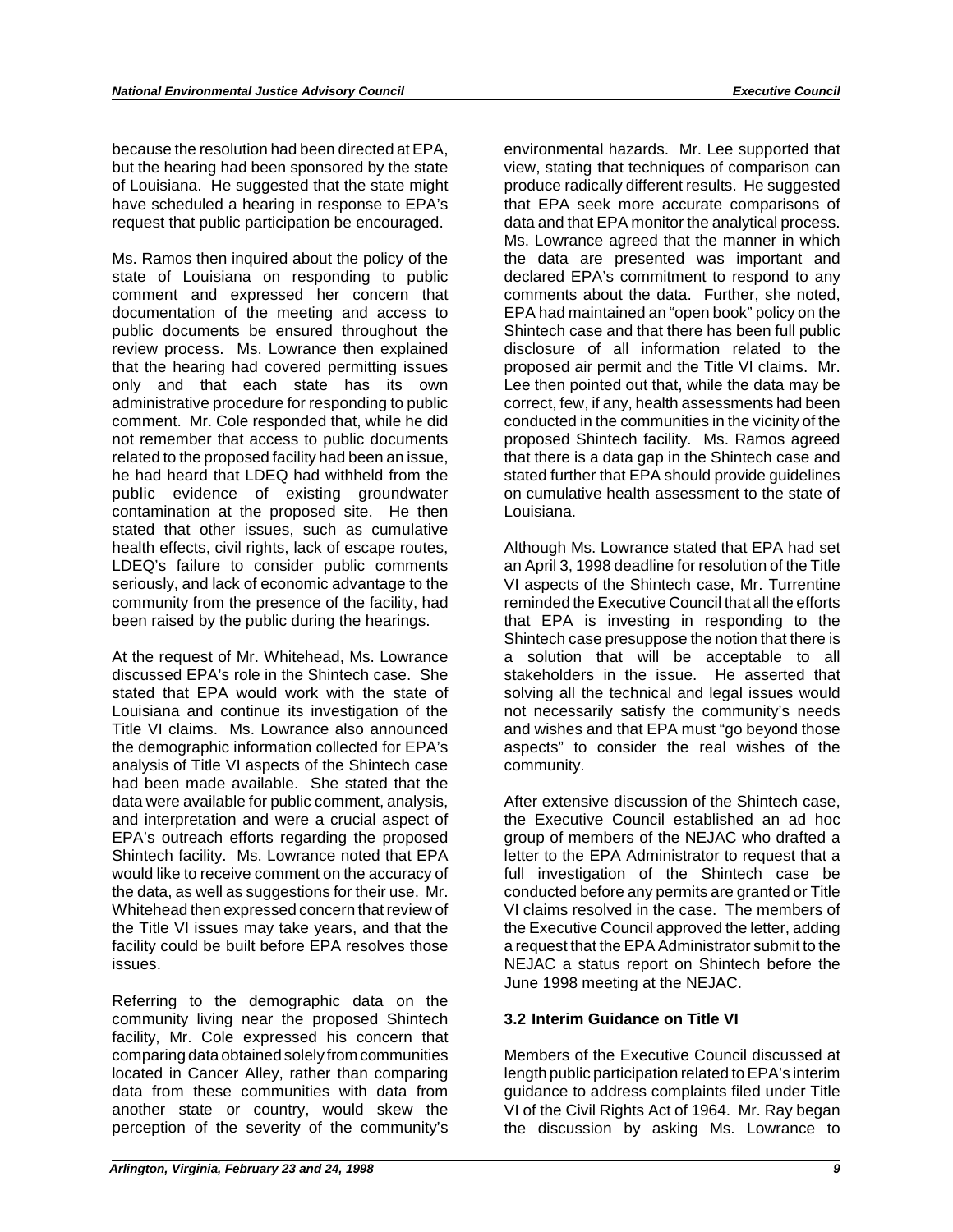describe EPA's plan to ensure public participation throughout the public comment period for the interim guidance. Ms. Lowrance announced that EPA would conduct a public outreach effort under which the agency plans to sponsor a series of conference calls, two training workshops, and other outreach efforts to provide states, industry groups, and environmental justice stakeholders the tools necessary to interpret and apply the Title VI guidance. She stated that, through the workshops, EPA hopes to provide a forum for discussion among EPA, states, industry, and environmental justice communities. Mr. Ray then asked how EPA will process the comments received on the interim guidance. Ms. Lowrance stated that EPA will review the comments received and then, depending on the type and nature of the comments, decide to what extent revisions will be made to the guidance. She emphasized that she wants to ensure that all stakeholders understand the purpose of the guidance and that EPA intends to use the guidance to address complaints filed under Title VI on a case-by-case basis.

Ms. Sue Briggum, WMX Technologies, Inc. and a member of the Waste and Facility Siting Subcommittee, stated that the business community is struggling, along with state and local governments, to understand the implications of the guidance related to Title VI. Ms. Briggum emphasized the significance of having workshops that involve all stakeholders participating in a dialogue because, she said, it is through communication that all stakeholders learn from each other. She stated that she believes EPA's approach in introducing the guidance as well as conducting outreach segregates stakeholders because the agency is consulting with one stakeholder group at a time. Ms. Briggum recommended that EPA hold workshops that include representatives from communities, state and local governments, and industry. In response, Ms. Lowrance stated her willingness to act as broker with the agency to arrange for workshops at which representatives of EPA, states, tribes, and industry would attend. Ms. Lowrance stated that EPA's interim analyses of Title VI cases should be viewed as a mutual issue that involves all parties in discussion. Ms. Kawasaki expressed the concern that no entity (state and local governments, businesses, and individuals) would be willing to work according to a designated format, but rather would prefer to

approach Title VI in a manner that reflects that entity's current relationship with EPA.

Ms. Lowrance reported that states and industry groups recently have inquired whether states must comply with Title VI and how Title VI will affect specific permitting issues. Mr. Lee then inquired about the approach established in the guidance to investigating permitting procedures, specifically about the section that details requirements for "justification and mitigation." Examples of mitigation, Ms. Lowrance responded, include an entity's efforts to address multimedia pollution, such as an entity's development of a supplemental environmental project (SEP) or an intensification of an entity's pollution prevention projects. Mr. Cole expressed his hope that EPA recognized that mitigation must eliminate the discriminatory effects of a project or facility. Simply offering jobs to an affected community, stated Mr. Cole, should not be considered mitigation. Referring to the justification of an entity's actions in a Title VI case, Ms. Lowrance noted that all actions should serve a public purpose and that goal is basic to Title VI.

Discussing the NEJAC's ongoing interest in the Title VI guidance, Mr. Lee stated that the NEJAC should focus on making Title VI "implementable, workable, and a realistic policy," despite the recognition that there likely will be a "rocky year" in implementing the guidance. Mr. Turrentine responded that, in light of such concerns, the NEJAC should determine whether the guidance itself is workable. Mr. Cole reminded the members of the Executive Council that the Enforcement Subcommittee has established a work group to review and draft comments on the interim guidance for Title VI. He stated that it is the intention of the subcommittee to develop and submit comments to EPA before the May 6, 1998 deadline. Mr. Ray added that the subcommittee will forward the analysis to the Executive Council for approval.

Mr. Lee agreed that the NEJAC should focus on developing and submitting comments to EPA within the public comment 90-day time frame; however, he stated that the NEJAC also should ensure that EPA is conducting accurate and appropriate outreach and education related to the guidance. Mr. Turrentine then asked if this is separate task for the NEJAC or is a part of the Enforcement Subcommittee's analysis on the guidance. Mr. Ray responded that the burden to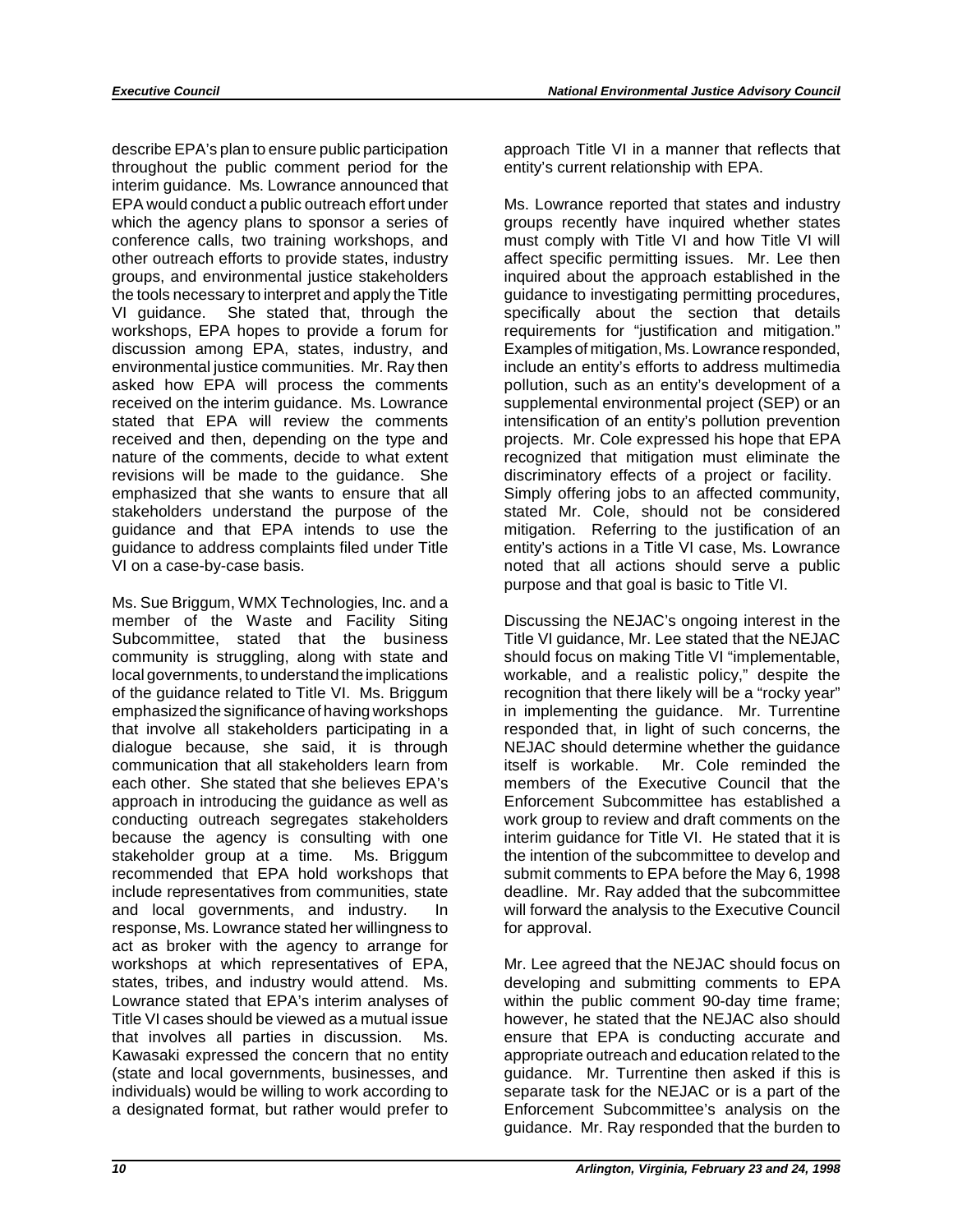ensure and conduct outreach related to the environmental justice in OSWER, he pointed out, guidance is the responsibility of EPA, not the is evidenced by a number of characteristics, NEJAC. which he enumerated as follows:

Mr. Cole agreed with Mr. Ray that the responsibility of conducting outreach to communities that have environmental justice concerns is the responsibility of OEJ; however, he stated that as an advocate for Title VI, he has been distributing the document to ensure that affected communities are receiving the document.

Ms. Lowrance closed the discussion on issues related to the interim guidance on Title VI by emphasizing that EPA is ready to work with the NEJAC to ensure that outreach has been conducted and that all stakeholders groups have ` participated.

### **3.3 Integration of Environmental Justice Within EPA**

integration of environmental justice within EPA by combined with OSWER's participation in asking to what extent would the NEJAC like to environmental justice programming, is an interact with the members of EPA's Executive excellent example of both the institutionalization<br>Steering Committee on Environmental Justice. of environmental justice and realization of the Steering Committee on Environmental Justice. She suggested that members of the steering goals of the NEJAC. committee work directly with the appropriate subcommittees to discuss issues of concern **4.0 ADMINISTRATIVE ISSUES** related to that subcommittee. Ms. Lowrance **OF THE NEJAC** explained that if staff of EPA learn the processes of the NEJAC, responses to issues could be This section summarizes the discussion of the forwarded to the NEJAC in a more timely manner. Executive Council of various administrative issues

Ms. Lowrance noted that it is the perception of many leaders of the environmental justice **4.1 Tracking Action Items and Resolutions**  movement that EPA's Office of Solid Waste and Emergency Response (OSWER) and OECA Mr. Turrentine expressed frustration about the have advanced further to integrate environmental lack of information related to the status of action justice into their programs than other program items and resolutions of the Executive Council<br>offices at the agency. Ms. Lowrance contended and the subcommittees. He also expressed offices at the agency. Ms. Lowrance contended and the subcommittees. He also expressed that the NEJAC's establishment of a new concern that the NEJAC is not adequately subcommittee, created to address permitting informed of EPA's responses to action items and issues in EPA's air and water programs, will resolutions other than in the form of a paper trail. bolster EPA's environmental justice initiative by Ms. Lowrance stated that she personally follows-<br>creating a close working relationship between up on a number of action items and resolutions creating a close working relationship between up on a number of action items and resolutions<br>NEJAC and the assistant administrators of EPA's that affect OECA but agreed that EPA should do air and water programs. a better job of informing the NEJAC when action

Mr. Lee cited a model partnership between an EPA program and the NEJAC, as the active Continuing to address the issue of accountability participation with the NEJAC of EPA OSWER and related to action items and resolutions, Mr. Lee its Acting Assistant Administrator, Mr. Timothy requested information about: (1) the number of Fields, Jr. The successful integration of resolutions that the NEJAC had passed, and (2) Fields, Jr. The successful integration of resolutions that the NEJAC had passed, and (2)

- OSWER prepared an environmental justice initiative before the President issued Executive Order 12898
- OSWER established its own environmental justice committee
- ` OSWER's participation with NEJAC has led to the change in culture that is necessary before environmental justice can be integrated throughout the agency
- OSWER monitors its own success by tracking its initiatives and measurable milestones and by being budget-oriented

Members of the Executive Council agreed that the active participation of Mr. Fields in the activities of Ms. Lowrance began the discussion related to the the Waste and Facility Siting Subcommittee,

affecting the NEJAC.

lack of information related to the status of action concern that the NEJAC is not adequately resolutions other than in the form of a paper trail. that affect OECA but agreed that EPA should do is taken related to a resolution.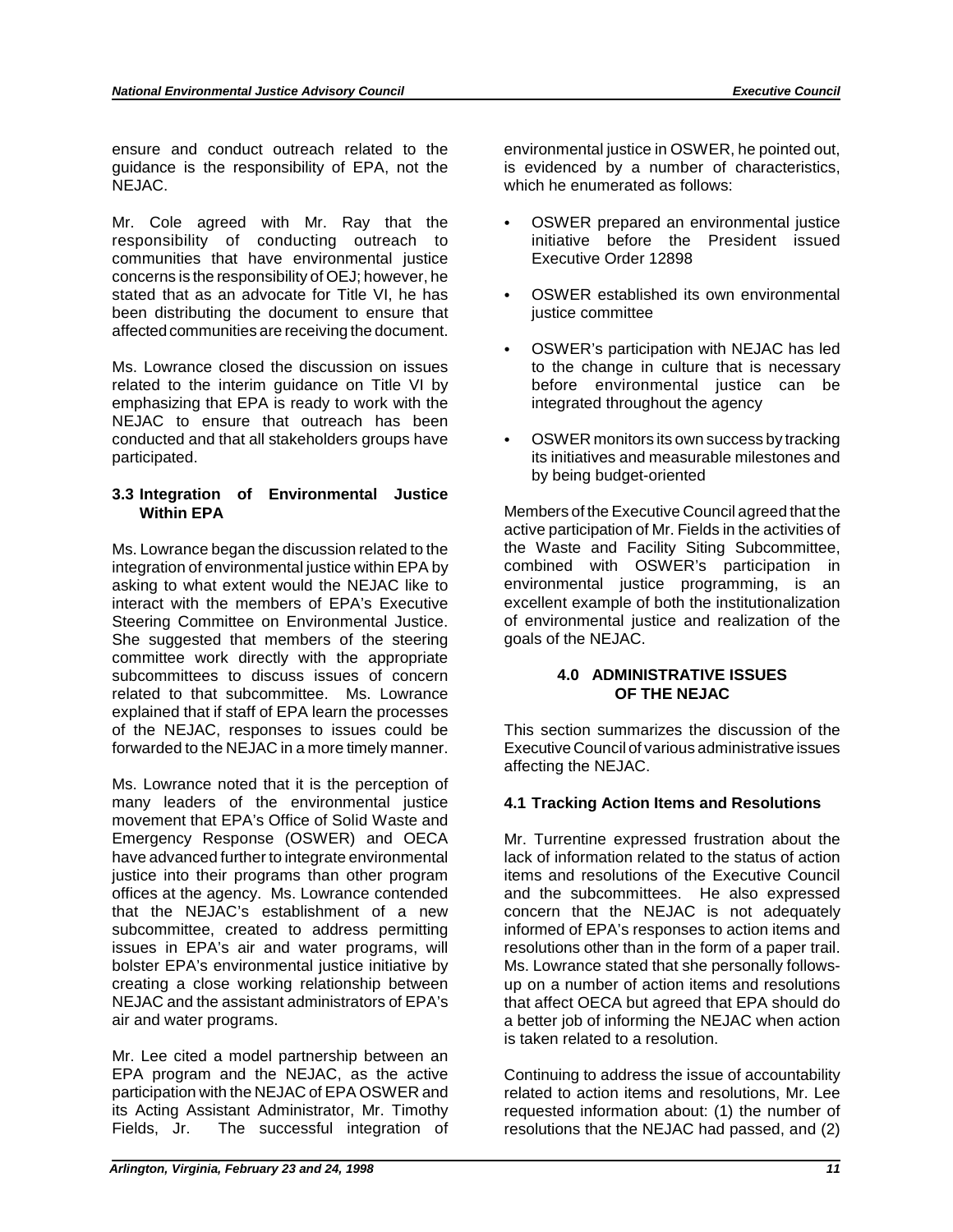**Exhibit 5** 

### **ROLES OF THE NEJAC**

The NEJAC will serve as:

- 1) a sounding board through which people can bring issues before the agency
- 2) a advisory body that influences EPA policy
- 3) a forum for policy discussions that provides an interpretive framework for federal statutes and language
- 4) a consciousness-raising organization for EPA
- 5) a catalyst within EPA and among agencies to identify environmental justice issues
- 6) a supporter of particular action to remedy a particular problem

the number of action items that had resulted from issues raised during public comment periods. Ms. Marva King, OEJ, responded that it would be necessary to gather the data from records. Mr. Lee reminded the members of the Executive Council that the tracking system used by the NEJAC is a good "first effort to respond" to issues brought up to EPA, and that he believes that the system provides "good raw data." He suggested, however, that the tracking system used by the NEJAC be sorted by geographic area, issue, or some other factor, rather than chronologically by outstanding item, as currently is the case. The former approach would provide a more userfriendly format, added Ms. Kawasaki, and would enable the council to better maintain accountability to the agency and the public.

Pointing out that it is important to measure the overall progress of the NEJAC and the problemsolving capacity of EPA, Mr. Lee suggested that it would be helpful to know how to characterize environmental justice issues and questions that regularly confront EPA. He noted that the NEJAC should strive to improve its resolutions, which he described as "very effective instruments," by focusing discussion and breaking down the issues into their various pertinent aspects. Ms.

English then recounted the major questions with which the NEJAC was dealing: "What happens in response to a resolution," and "What types of resolutions are we passing?" "Are there patterns that must be addressed (that are) the basis of a lot of issues?" and "Are there fewer, but major consolidated resolutions that can incorporate smaller issues?" Ms. Lowrance responded that the environmental justice issues regularly presented at NEJAC meetings and to EPA are multimedia in nature, but added that a common theme is the lack of responsiveness of local, state, and federal officials to community complaints. She suggested that a review would be a good means of assessing the success of the NEJAC. Mr. Cole also noted that when he joined the NEJAC, members of the Executive Council emphasized that the NEJAC should address concerns related to national policies of EPA and only use site-specific cases as a means to illustrate the concerns or issues of the national policy.

The members of the Executive Council then focused their discussions on the role of the NEJAC and its effectiveness in addressing issues brought before it. Section 4.2 below summarizes that discussion.

### **4.2 Effectiveness of the National Environmental Justice Advisory Committee**

Ms. English began the discussion by identifying six specific roles for the NEJAC and suggested that accountability measures could be added to each point to support evaluation of the NEJAC's effectiveness. Exhibit 5 presents the roles for the NEJAC.

Ms. Ramos noted that currently no system is in place to evaluate the effectiveness of the NEJAC and, further, that such an evaluation is crucial to the environmental justice struggle. She contended that the classification of the problems raised by communities, local governments, or individuals is central to the evaluation of the problem-resolving capacity of both EPA and the NEJAC. Ms. Ramos stated that one must consider the following questions when investigating an environmental justice issue: "Which part of the process isn't working? Is it regional, legal, the wrongful perception of a community, or is it the failing upper levels of EPA?" Ms. Briggum noted that the NEJAC has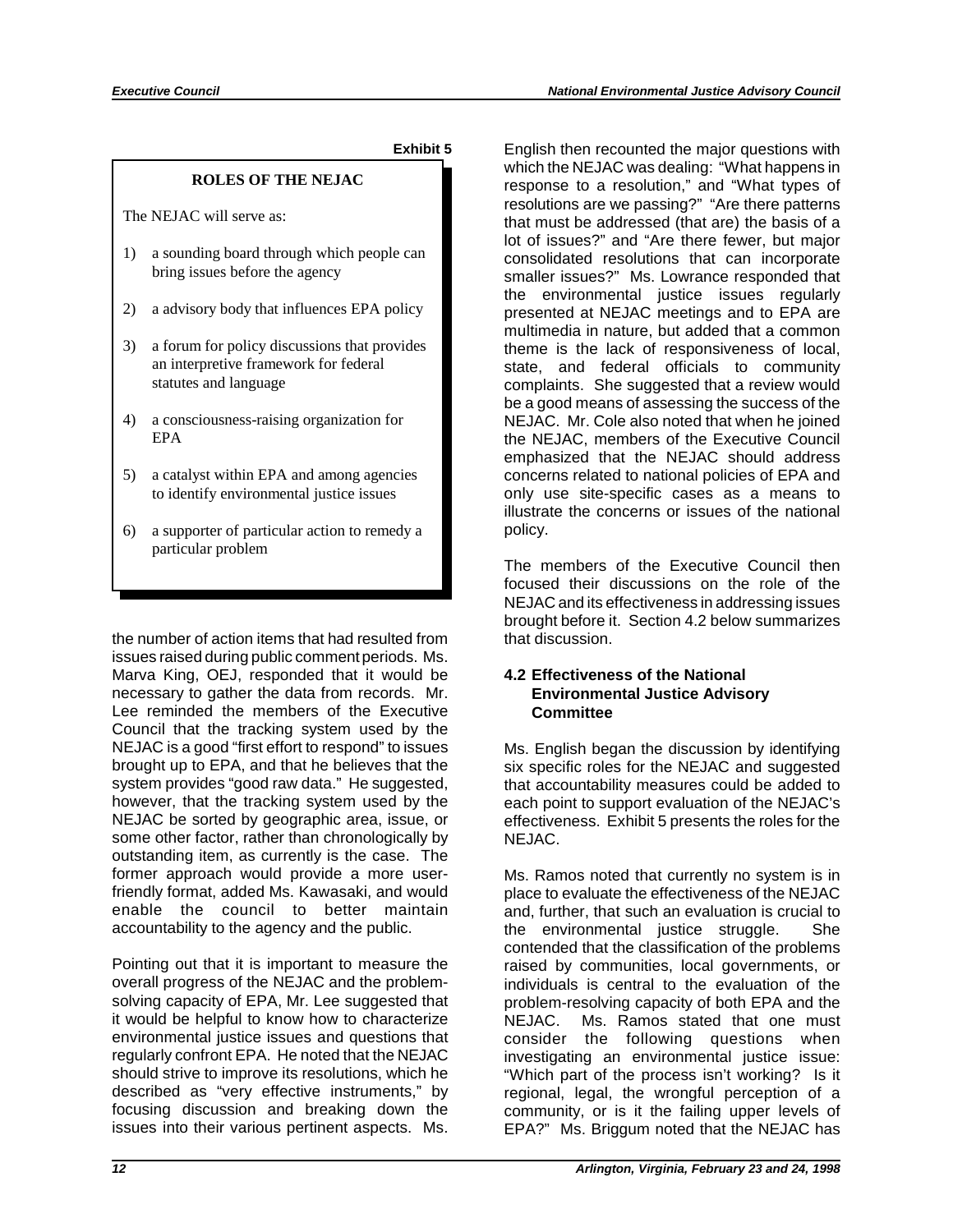changed slowly from an analytic body that various roles of the NEJAC. The work group will provides guidance on larger policy issues to an examine the nature of the NEJAC, its entity that functions in a managerial role by accomplishments, and its current responsibilities. tracking individual issues. Mr. Lee also recommended that former members

Nearly all the members of the Executive Council focus group. supported the proposal that the NEJAC design and conduct an appropriate evaluation of its own **4.3 Composition of the NEJAC**  effectiveness. Mr. Velasquez encouraged the Executive Council to define an evaluative Members of the Executive Council discussed the process, but maintained that the evaluation subject of the composition of the NEJAC. Mr. should be separate from the clarification of the Turrentine remarked that the terms of one-third of role of the NEJAC. While some members the council members were to end in July. role of the NEJAC. While some members the council members were to end in July.<br>responded that the two goals (evaluation and Replying to Mr. Ray's question about "how much definition of roles) should be addressed latitude the council has" in deciding who is a concurrently, Mr. Lee expressed his opinion that member of the NEJAC, Mr. Knox stated that the the real issue is the evaluation of how effective current members of the Executive Council can the NEJAC has been, and the identification of recommend candidates, but that, ultimately, the steps that can be taken to increase its EPA Administrator would select the new effectiveness. While the NEJAC may define itself members. Members of the Executive Council and its role through the evaluation process, Mr. then expressed their concern about the need for Lee continued, it ultimately is a function of EPA to continuity on the NEJAC, noting that a number of determine the role of the NEJAC beyond its long-standing members within the national determine the role of the NEJAC beyond its long-standing members within the national responsibility as an advisory body. Certain environmental justice movement would be leaving responsibility as an advisory body. Certain environmental justice movement would be leaving<br>members of the Executive Council then the body. The members of the Executive Council expressed concern that an internal evaluation of then reviewed representation on the council and the NEJAC would be critical and time-consuming, strategies for maintaining the integrity of the and requires a sophisticated analysis. Others NEJAC. agreed that such a study would be a "massive effort," but also stated that the study could Ms. English noted the concern that EPA should supplement NEJAC's goal of providing solid consider in the membership of the NEJAC overall advice on environmental justice issues. The representation of sectors of society, ethnic

Mr. Velasquez maintained that government is a justice issues affect areas of rural America, she reaction to and reflection of "the things that are continued. Many low-income communities in the set on course on a daily basis," and that another south are subject to cumulative environmental important role of the NEJAC is to serve as a risks to health, yet they do not qualify as constituency that compels the government to do communities of "people of color." Further, she what it otherwise might not do. Ms. Briggum then argued, the term "people of color" creates what claimed that the law often cannot achieve by itself she characterized as an "us/them distinction"<br>the results expected by the NEJAC. Rather, such between communities of color and Americans of results depend on the leadership of those European descent that undermine the goal of involved and the ability of those leaders to environmental justice. promote environmental justice in each EPA program. Ms. Briggum noted further that the Agreeing with Ms. English, Ms. Ramos reminded NEJAC should be responsible for developing members of the Executive Council that claims guidelines that guarantee adequate and authentic cannot be filed under Title VI for low-income white<br>public participation, as well as for creating useful communities that may experience serious structures in which one can express one's opinions honestly. Ramos noted that Executive Order 12898 on

As a result of their discussion, the members of the document to recognize low-income populations in Executive Council agreed to form a focus group the environmental justice movement and noted that would evaluate the effectiveness of NEJAC further that the Executive order plays a major role and to develop recommendations related to the in correcting that shortcoming of Title VI. Many

of the NEJAC be included as members of the

Replying to Mr. Ray's question about "how much the body. The members of the Executive Council

consider in the membership of the NEJAC overall groups, and income levels. Major environmental between communities of color and Americans of

communities that may experience serious<br>environmental and health risks. Mr. Cole and Ms. Environmental Justice was the first federal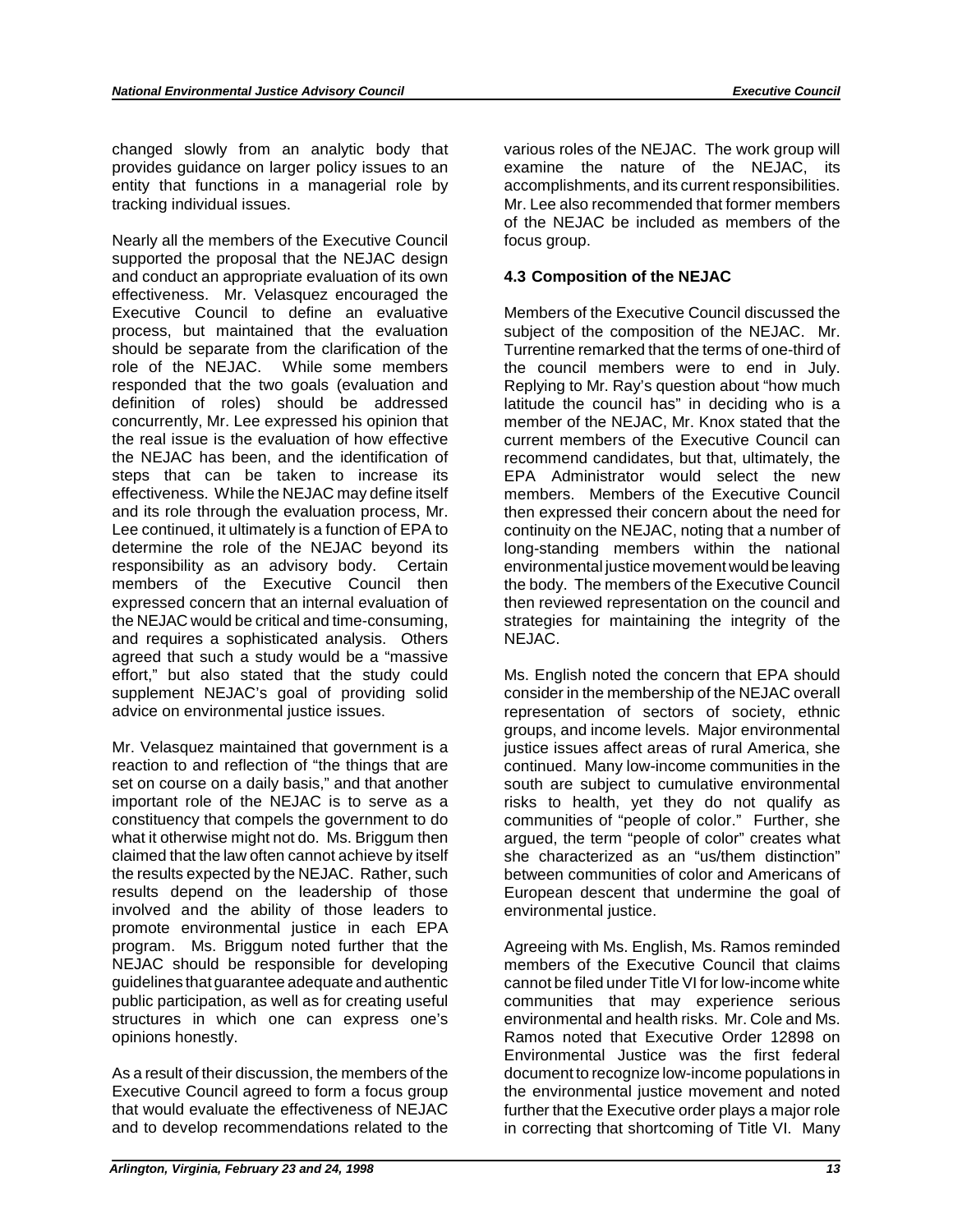members of the Executive Council observed that environmental justice always has referred to communities of color and low-income populations.

Mr. Velasquez then argued that environmental justice is largely a class issue and that the NEJAC should be aware of the difference. When asked what more the Executive Council could do to better represent environmental justice communities in rural America, Mr. Knox noted that many of those communities are not well organized and had never nominated individuals for membership on the NEJAC. Ms. English proposed that many of these communities may not be aware of the NEJAC, suggesting further that they may think that the NEJAC is an inappropriate forum for them, primarily because they consider it a forum for communities of color.

Addressing the issue of membership on the NEJAC, Mr. Turrentine briefly described the Executive Council's role in altering the current membership pattern. If the members of the NEJAC want to retain members and not rotate memberships, as stated in the bylaws of the NEJAC, the Executive Council must submit a resolution directly to the EPA Administrator that sets forth the benefits of retaining current members.

The members then discussed the criteria they would like to apply in determining membership of the NEJAC. Mr. Cole suggested that representatives chosen from nongovernment sectors should have experience in the environmental justice movement and further that some current members be retained to maintain the institutional memory of the body.

Members of the Executive Council drafted a letter to the EPA Administrator that outlines the NEJAC's preferences related to membership of the NEJAC. Ms. English repeated her concern that, when the new members are selected to serve on the next council, the perspective of rural low-income populations be represented and that the Council be actively inclusive of new environmental justice issues that may arise. The proposed letter, she continued, does not necessarily ensure that new members would include representatives of predominantly rural, low-income communities. Several members agreed with Ms. English and supported the addition of new voices to the council.

Mr. Arnoldo Garcia, Earth Island Institute and member of the International Subcommittee, voiced support for the letter, based on the need to maintain continuity within the council. However, he expressed some concern about the accountability of the NEJAC, stating that retaining current members could diminish the NEJAC's capacity to adapt to the ever-changing environmental justice movement. After receiving Mr. Garcia's comment, the Executive Council approved the letter.

### **4.4 Air and Water Subcommittee of the National Environmental Justice Advisory Council**

Mr. Knox provided a background sketch of the proposed new subcommittee. Mr. Knox stated that EPA had identified air and water as major programs in the agency that have not participated on a regular basis in the activities of the NEJAC. The proposed subcommittee would encourage the EPA assistant administrators for the two programs to participate in the activities of the NEJAC, stated Mr. Knox, and would bring about stronger engagement between the air and water programs and the NEJAC. Mr. Lee requested that the NEJAC discuss the feasibility of establishing a subcommittee on issues related to air and water, noting that some 40 to 50 percent of EPA's decisions about air and water issues involve decisions about permits. He concluded, then, that the proposed subcommittee likely would focus on permitting issues. Ms. Lowrance endorsed the adoption of such a permitting theme, but challenged the members of the Executive Council to realize that permitting is the end result of a long regulatory process, and that EPA requests advice from the NEJAC on regulatory issues involving air and water programs. Mr. Ray asked Ms. Lowrance to identify areas of the regulatory policy where the NEJAC could provide assistance. She responded that the NEJAC can provide advice on new policy initiatives (such as EPA's Clean Water Action Plan), strategy development, rule-making (for example, for municipalities and specific industries), and outreach to stakeholders.

Although various members of the Executive Council voiced support for the establishment of an Air and Water Subcommittee, Mr. Lee noted that addressing such "front-end" air and water issues is important, but that issues related to the Solid Waste Disposal Act (SWDA) or the Clean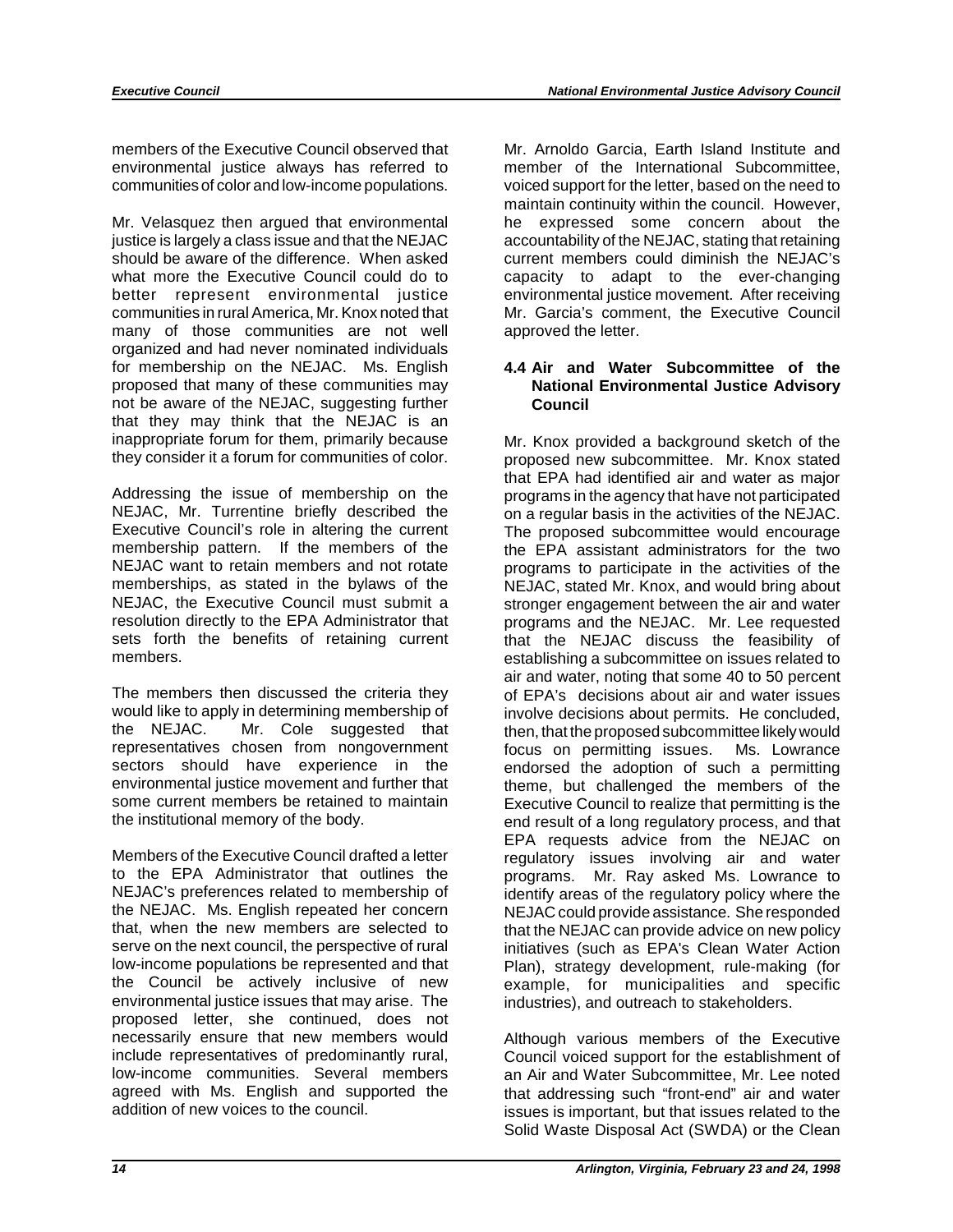Water Action Plan differ greatly from permitting and ends in communities" and that its members issues. He proposed that the subcommittee's must continue to press to make people and their major focus be permitting, but stated that its communities part of the decision-making process. purview should not be restricted to permitting issues alone. In response, Mr. Turrentine stated Finally, Ms. English and Ms. Ramos expressed that permitting is a broad issue with "undefined support for the establishment of the new parameters" upon which the members of the subcommittee, stating that (1) it would engage NEJAC for the most part can agree. Ms. two important EPA offices in environmental Lowrance maintained that the multimedia iustice issues and (2) the need for attention to air perspective of most issues considered by the and water issues had been demonstrated by the NEJAC might lead to some overlap of effort increasing number of requests for permits for among subcommittees. However, she expressed waste-to-energy facilities throughout the United her hope that the Air and Water Subcommittee's States. initial focus would be on regulatory initiatives and stated that she would support such a Ms. Kawasaki suggested that the Executive subcommittee, because it could be modified or Council form a work group to discuss the focus<br>expanded as various iurisdictional issues are and role of the new subcommittee. Mr. Ray then expanded as various jurisdictional issues are encountered. suggested that instead of forming a new work

Mr. Cole expressed his concern that the discuss issues related to the new subcommittee. establishment of a new subcommittee would further separate the existing subcommittees into **4.5 Resolutions and Letters of the**  distinct categories and that the new subcommittee **Subcommittees**  could add to the proliferation of resolutions, which priorities among issues. Ms. Briggum seconded several resolutions forwarded by various<br>Mr. Cole's concerns and suggested that adding a subcommittees that were outstanding from the Mr. Cole's concerns and suggested that adding a subcommittees that were outstanding from the few staff people to each of the subcommittees, as December 1997. Section 5.0 presents the full text well as refining the number of proposed of the resolutions forwarded by the various resolutions, may help focus the efforts of the new subcommittees of the NEJAC from the December resolutions, may help focus the efforts of the new subcommittees of the NEJAC from the December<br>subcommittee. 1997 meeting and which were approved by the

Mr. Ray then offered a word of caution to the members of the Executive Council, stating that Members of the Executive Council agreed that the<br>the many differences between air and water Indigenous Peoples Subcommittee's resolution the many differences between air and water and indigenous Peoples Subcommittee's resolution<br>issues make the new subcommittee a very and Medicine Lake Highlands. California be challenging effort, and noting that he recognized returned to the subcommittee for clarification<br>the new subcommittee already faced a "full plate" about the role of BIA and the accurate the new subcommittee already faced a "full plate" of work. In response, Mr. Turrentine observed of work. In response, Mr. Turrentine observed identification of several acronyms. Members of that whether or not the subcommittee is formed the Executive Council agreed to vote on the air and water issues will be brought before the revised resolution by mail ballot. NEJAC and some decision-making framework ultimately will be necessary. In addition, the members of the Executive Council

The members then agreed that the question was from the Enforcement and Indigenous Peoples not whether there would be a new subcommittee, subcommittees. but how the subcommittee would be organized. Mr. Lee reminded the members of the Executive • The members of the Enforcement Council that the new subcommittee should<br>
address issues that are of primary concern to EPA Administrator about Enforcement communities, such as permits, standards, and Resolutions Nos. 6 and 7 on trading of air major policy initiatives. Turning to the question of emissions credits that had been adopted by the fragmentation of issues among the various the NEJAC. The letter recommends that EPA bodies of the NEJAC, he argued that the NEJAC reconsider improvement measures outlined in<br>must "realize that environmental justice begins the resolutions and requests that the EPA

justice issues and (2) the need for attention to air

group that the Protocol Committee be used to

Members of the Executive Council then discussed December 1997. Section 5.0 presents the full text 1997 meeting and which were approved by the Executive Council.

on Medicine Lake Highlands, California be the Executive Council agreed to vote on the

also approved letters to the EPA Administrator

EPA Administrator about Enforcement the resolutions and requests that the EPA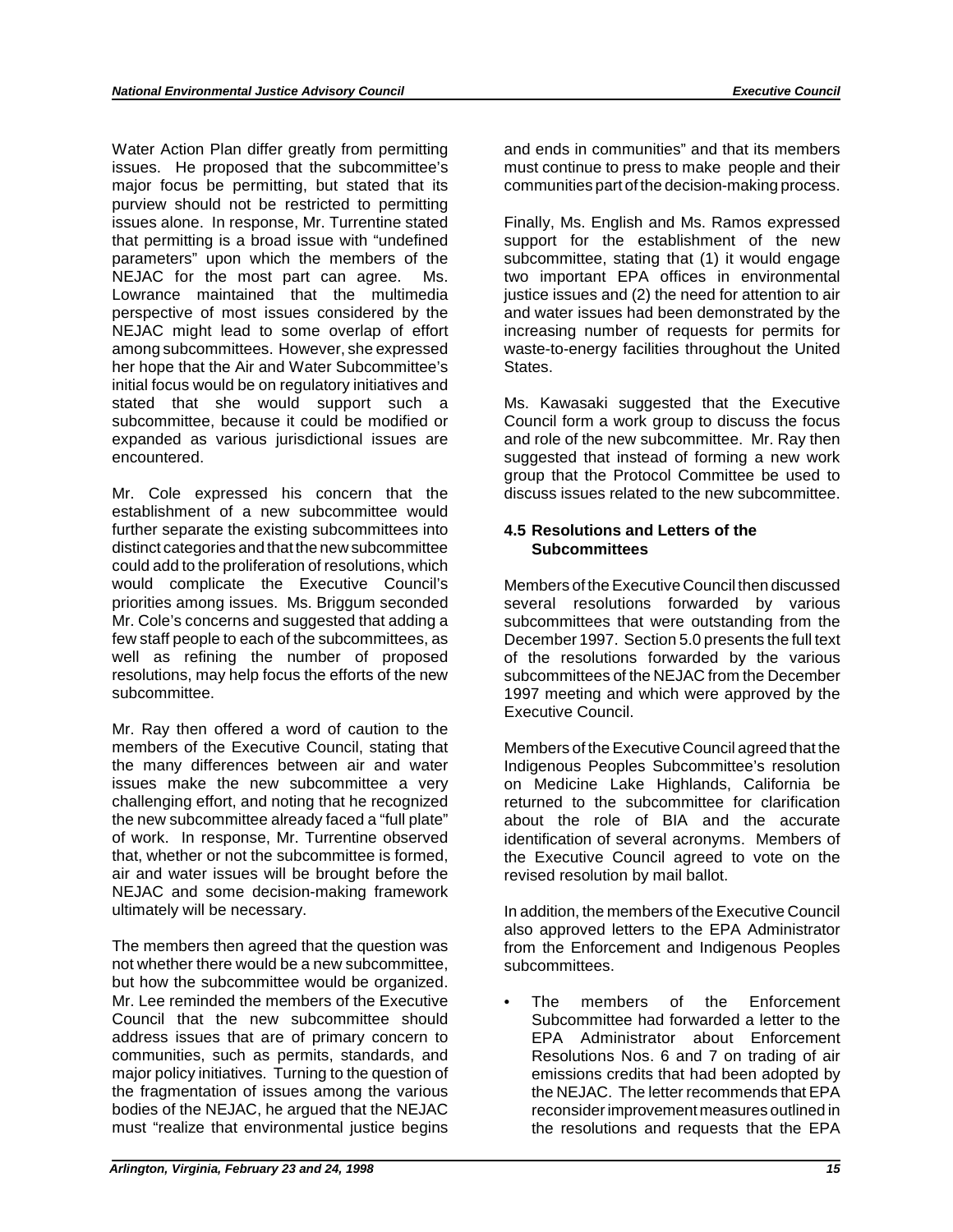Administrator and the Assistant Administrator for OAR attend a meeting of the Work Group on the Open-Market Trading of Air Emissions Credits of the Enforcement Subcommittee.

- The members of the Indigenous Peoples Subcommittee had forwarded a letter to the EPA Administrator urging the agency to support youth programs similar to those addressed by the Native Youth Alliance.
- The members of the Indigenous Peoples Subcommittee had forwarded a letter to the EPA Administrator about ensuring that the EPA regional and headquarters tribal coordinators attend the meetings of the Executive Council and the Indigenous Peoples Subcommittee of the NEJAC.
- The members of the Indigenous Peoples Subcommittee had forwarded a letter to the EPA Administrator about ensuring that EPA's American Indian Environmental Office (AIEO) and OEJ are consulted by EPA program offices in the development and implementation of policies and programs that affect Indian country.

### **4.6 Update on EPA Office of Pollution Prevention and Toxics Lead-Based Paint Study**

Ms. English briefed the members of the Executive Council on the progress of the Health and Research Subcommittee's review of the leadbased paint study, funded initially by EPA's Office of Pollution Prevention and Toxics (OPPT) and currently by HUD, that measured the effectiveness of repair and maintenance actions on lead blood levels in residents of Baltimore, Maryland. The study was presented at the December 1997 meeting of the Health and Research Subcommittee and received public comment at that time, she reported. Ms. English stated that members of the public and of the Health and Research Subcommittee had voiced concern about the methodology and protocol used in the study. Ms. English added that she shared some of those concerns, specifically mentioning the study's technical validity, ethical considerations, and the overall adequacy of its approach. Ms. English encouraged the members of the Executive Council to read the report; however, she reminded the members that the

subcommittee will provide a complete report on the study at the June 1998 meeting of the NEJAC.

### **5.0 RESOLUTIONS**

This section presents the text of each resolution that was forwarded by the various subcommittees of the NEJAC from the December 1997 meeting to the Executive Council and which were approved by the council.

### **5.1 Resolutions from the Enforcement Subcommittee**

This section presents the text of the resolutions forwarded by the Enforcement Subcommittee to the Executive Council of the NEJAC that were approved at the February 1998 meeting.

### **Resolution on the Study of Disproportionate Impacts of Pollution Trading Programs**

WHEREAS, air pollution credit trading has the potential to concentrate dangerous toxic air pollutants in low income communities and communities of color, creating or exacerbating toxic hot spots, especially when multiple facilities in a single community purchase pollution credits thereby increasing or perpetuating their emissions; and

WHEREAS, the public has a right to know when air pollution may increase in a particular area due to pollution trading; and

WHEREAS, limited data has been collected to determine whether air pollution trading programs have had the effect of concentrating toxic or hazardous air pollution in low-income communities or communities of color.

NOW THEREFORE BE IT RESOLVED, that NEJAC urges and advises EPA to:

- (1) Conduct a rigorous analysis of existing air pollution trading programs to determine if they have resulted in the creation or perpetuation of toxic or hazardous air pollution hot spots in low-income communities or communities of color;
- (2) Conduct a rigorous analysis of proposed air pollution trading programs to determine if they have the potential to create or perpetuate toxic or hazardous air pollution hot spots in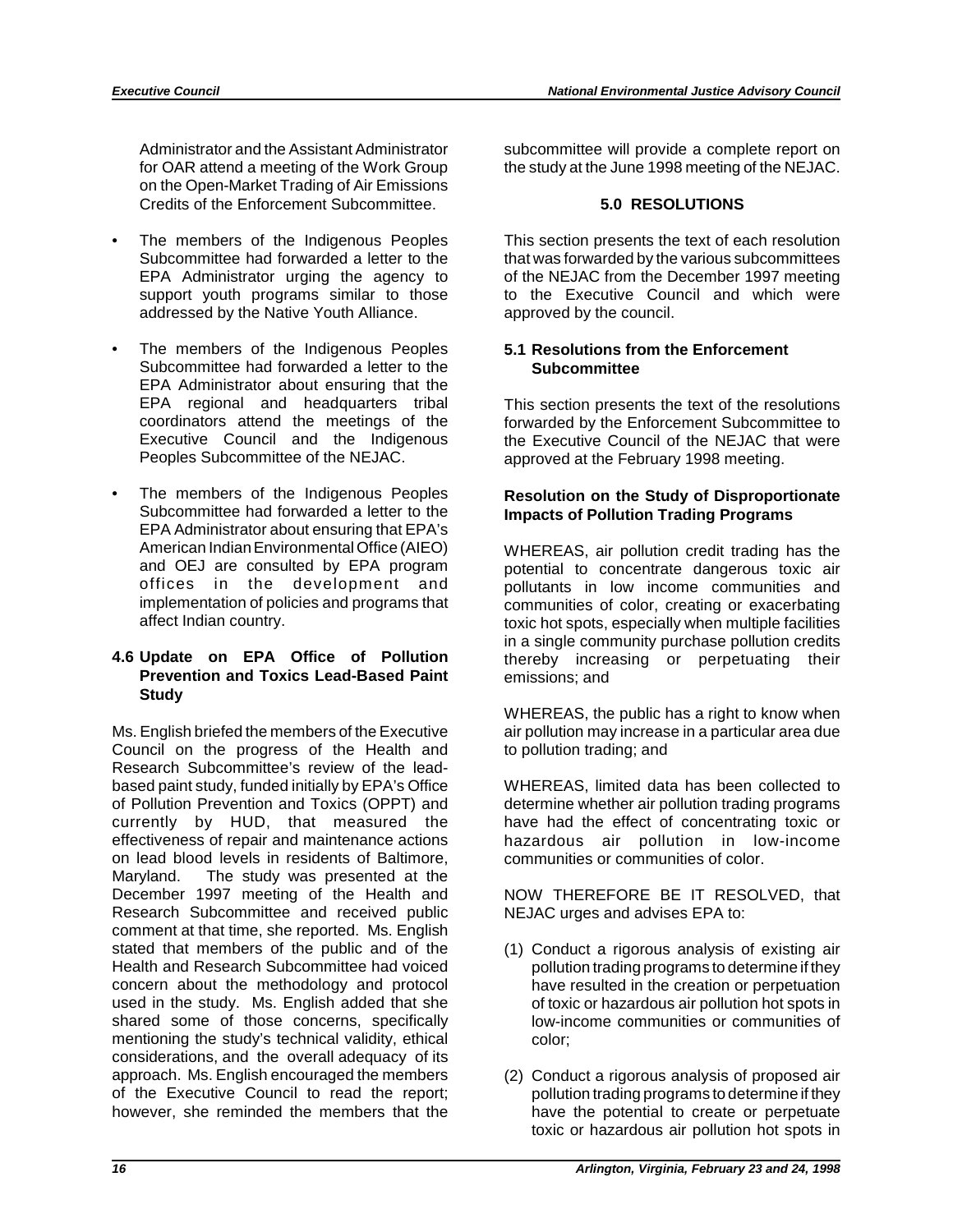low-income communities or communities of color.

- (3) Involve representatives of the impacted communities in the design and implementation of the analyses.
- (4) Refrain from approving any air pollution trading program that allows trading of toxic or hazardous chemicals, particulate matter, or carbon monoxide unless and until the above analyses have been completed.
- (5) Report back to the NEJAC by May 1998 on the progress in meeting these recommendations, and make available to the NEJAC the analyses performed.

### **Resolution on the Environmental Justice Impacts of Particulate Matter Spatial Averaging**

WHEREAS, the Environmental Protection Agency (EPA) has recently adopted particulate matter standards that are in many ways an improvement over former standards; and

WHEREAS, the newly adopted particulate matter standards allow "spatial averaging," a process which allows air quality agencies to average particulate matter readings from several air quality monitors located in a particular region; and

WHEREAS, spatial averaging would allow an area that exceeds federal particulate matter standards, to be averaged with another area that falls below accepted standards, with the result that both areas could be deemed to be in compliance with federal standards; and

WHEREAS, spatial averaging may create risks that low-income communities and communities of color with particulate matter levels exceeding federal standards may be deemed to be in compliance with federal standards due to averaging with areas with cleaner air, with the result that residents of the low-income community will be forced to continue to live with unhealthful air.

NOW THEREFORE BE IT RESOLVED, that NEJAC urges and advises EPA to:

(1) Revise its particulate matter air quality standards to assure that there are no disparate impacts on low-income communities and communities of color resulting from the use of spatial averaging.

### **5.2 Resolutions from the Indigenous Peoples Subcommittee**

This section presents the text of the resolutions forwarded by the Indigenous Peoples Subcommittee to the Executive Council of the NEJAC that were approved at the February 1998 meeting.

### **Resolution on Uranium in Situ Leach Mines in Two Navajo Communities**

WHEREAS, the United States Environmental Protection Agency (EPA) is a federal agency which was created in 1970, with the direct purpose and responsibility to develop and implement strategies that protect public health and the environment; and

WHEREAS, the National Environmental Justice Advisory Council (NEJAC), established on September 3, 1993, is comprised of representatives of academia, business, industry, Federal, State, Tribal, local government, environmental organizations, community groups and non-governmental organizations, with the goal of providing advice to the EPA on matters related to environmental justice and racism for minority populations and low-income populations, and

WHEREAS, the Indigenous Peoples Subcommittee has been approached by indigenous community members regarding a proposed project and has brought it back to the full NEJAC for consideration and action, to with:

Hydro Resources, Inc. (HRI) is proposing to construct and operate three uranium in situ leach (ISL) mines on sites in and within two miles of the Navajo community of Crownpoint, New Mexico (the "Crownpoint Lease" and "Unit 1" site respectively) and on a site in the Church Rock (N.M.) Chapter of the Navajo Nation inhabited and used by Navajos; and

WHEREAS, the proposed ISL, or solution mining is proposed to be conducted in a geologic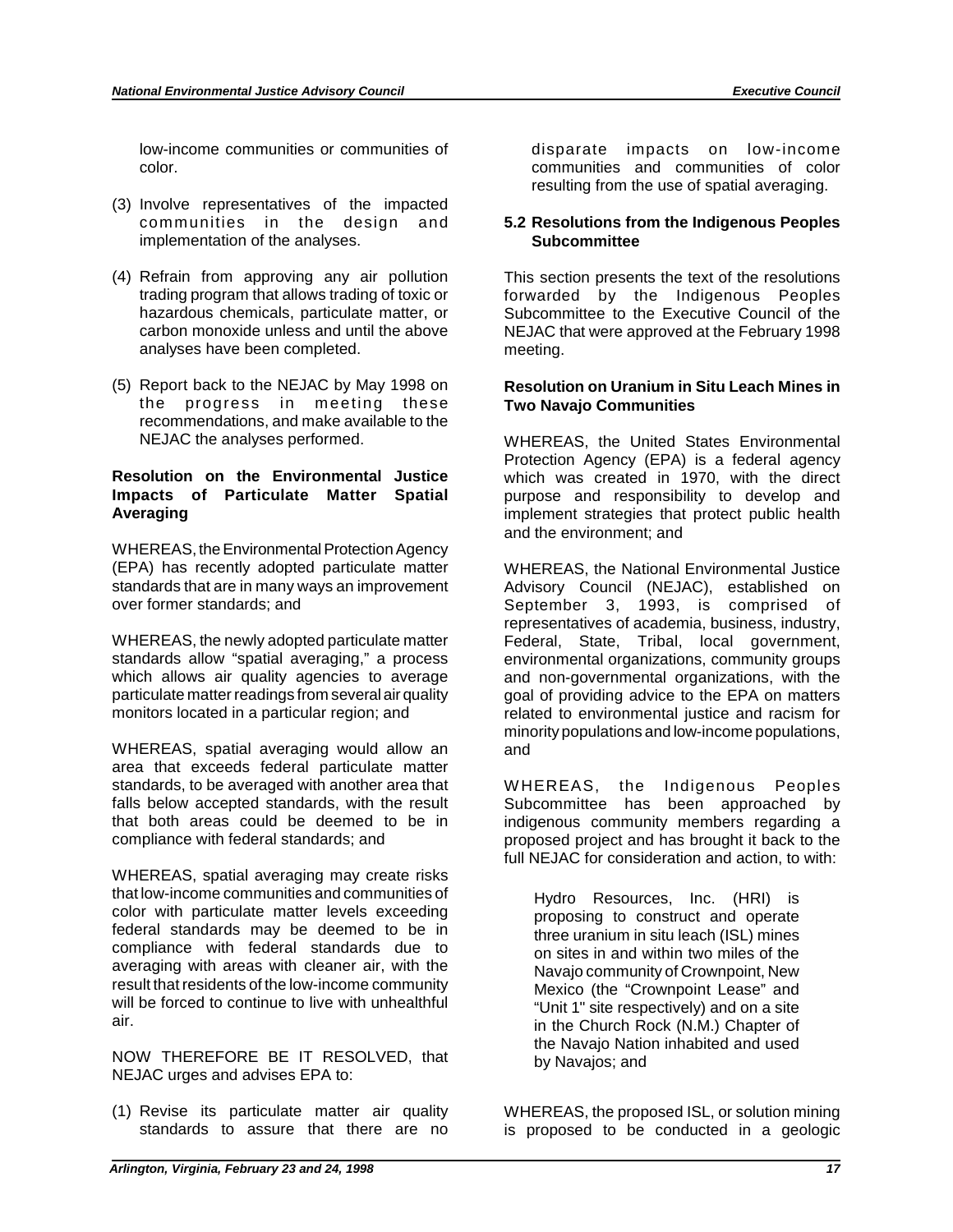formation that provides the sole source of drinking Rock mine also constitute underground sources water for from 5,000 to 15,000 people, most of of drinking water; and whom are Navajos who live in the town of Crownpoint and in several other Navajo WHEREAS, the existing quality of water obtained communities located within 45 miles of by Crownpoint-area residents from town water Crownpoint; and wells is better than current EPA and Navajo

WHEREAS, it is reported to NEJAC that many standards; and Navajos routinely haul water from Crownpoint because public water supply systems and other WHEREAS, the NRC has proposed a license sources of high-quality water for human and condition that would require HRI to relocate livestock consumption do not exist in most rural Crownpoint's water wells and associated water Navajo communities in northwestern New Mexico; distribution system before ISL mining can occur at and the Crownpoint Leases site, without benefit of a

Statement (FEIS) has determined that the better quantity and quality of drinking water now "unprecedented" close proximity of Crownpoint's used by area residents with the equivalent five municipal water wells to solution mining accessability or better; and operations at the Crownpoint Lease site (a maximum distance of less than 2,000 feet) WHEREAS, the NEJAC is advised that NRC necessitates the relocation of those wells acknowledges in its FEIS that the "entire area of because "the potential risk [of contamination from impact constitutes an 'environmental justice solution mining] is too great for groundwater to be population' in that the vast majority of the degraded below EPA primary and secondary population affected by the proposed uranium ISL drinking water standards and the NRC 0.44 mg/L mines is Navajo and has from 41 percent to 71 [milligram per liter] of uranium standard"; and percent of the median household incomes of New

WHEREAS, the U.S. Environmental Protection percent of the U.S. median household incomes; Agency regulates underground injection and associated with ISL mining pursuant to the federal Safe Drinking Water Act (SDWA) (42 U.S.C. nn WHEREAS, the NEJAC is advised that, according 300f *et seq.*) and its implementing regulations (40 to a petition filed with NRC by Eastern Navajo C.F.R. Parts 144, 146 and 147), including such Dineh Against Uranium Mining (ENDAUM) in mining on Indian lands of the Navajo Nation (40 August, 1997, HRI's parent company, Uranium C.F.R. n 147.3000(a)); and Resources, Inc. (URI), has a history of license

Control (UIC) requirements prohibit anticipated at the Unit 1 and Crownpoint Lease endangerment of underground drinking water sites (400 feet to 700 feet in Texas versus 1,840 sources and do not authorize exemptions of feet to 2,290 feet at Unit 1 and Crownpoint), and aquifers that currently serve as sources of has mines in aquifers of considerably poorer drinking water; and quality than that documented at the Crownpoint,

WHEREAS, according to NRC's FEIS, NRC has determined that groundwater under and near the WHEREAS, the NEJAC is further advised that the Crownpoint Lease site and Unit 1 site meet EPA's NRC's FEIS did not evaluate URI's Texas criteria for the definition of underground source of performance record; considered only the mining drinking water; and project's touted local job "benefits" and minimized

the staff of the Ground Water Office of EPA, about Navajo nation sovereignty and jurisdiction; Region IX, is that aquifers lying within, and in the and inhibited community participation by not vicinity of, the solution mining zone at the Church widely distributing, first, a Draft Environmental

Nation primary and secondary drinking water

feasibility study to determine whether any other WHEREAS, the Nuclear Regulatory Commission locations within the same aquifer or any other (NRC), in its Final Environmental Impact aquifers in the region can provide the same or aquifers in the region can provide the same or

> population affected by the proposed uranium ISL Mexico residents and from 30 percent to 53

violations at its South Texas uranium ISL mines, WHEREAS, the SDWA's Underground Injection has never mined in Texas to the depths Unit 1 and Church Rock sites; and

NRC's FEIS did not evaluate URI's Texas the socioeconomic, environmental and cultural WHEREAS, NEJAC is advised that, the opinion of impacts; ignored or gave inconsistent statements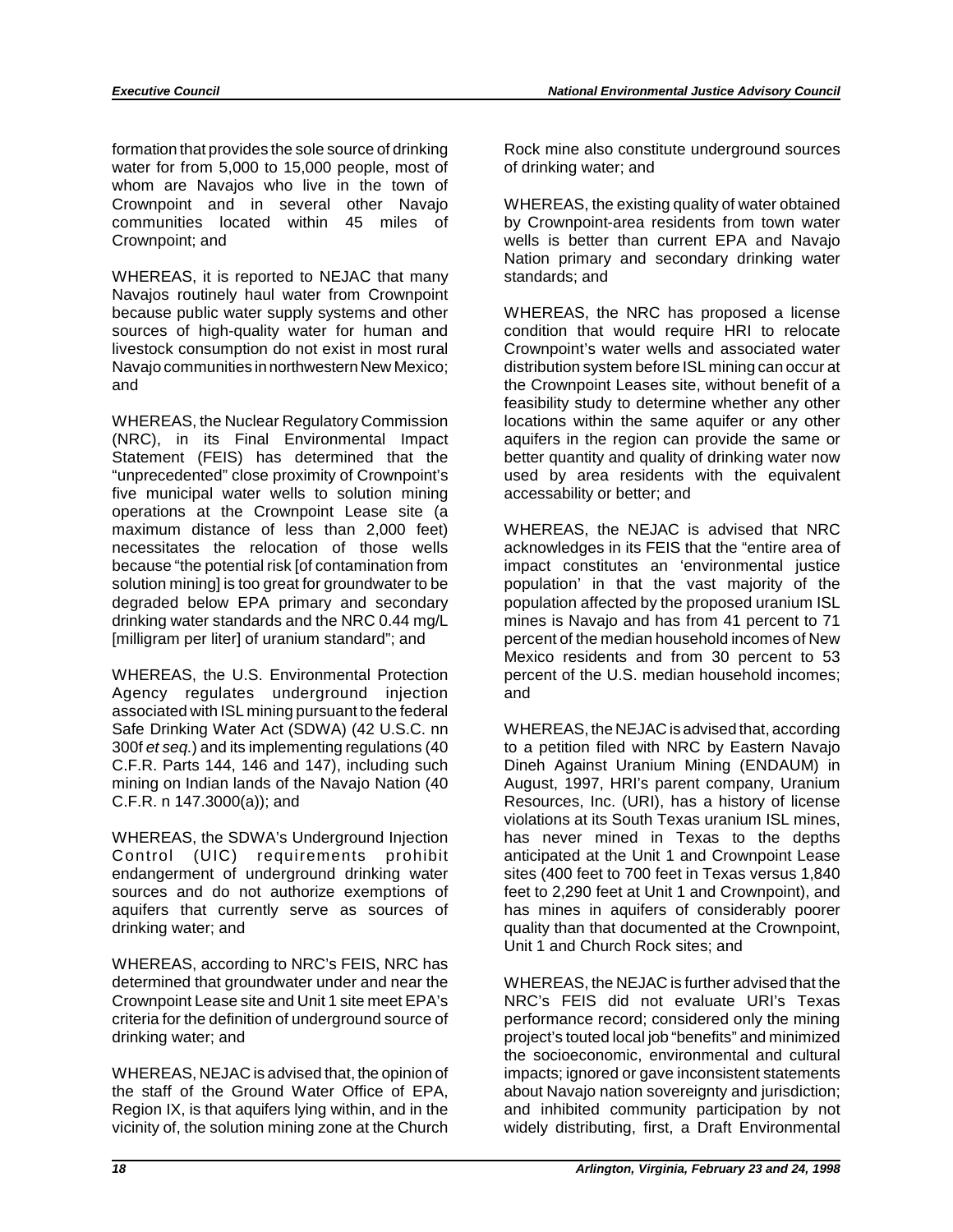Impact Statement (DEIS) issued in November, 1994, and second, the FEIS in March 1997, by charging \$35.00 per copy for each FEIS for individuals, including community members, who had not commented in writing or orally on the DEIS, and by denying requests of ENDAUM and the Navajo Nation Environmental Protection Agency (NNEPA) that a public documents repository be established in the town of Crownpoint; and

WHEREAS, President Clinton's Executive Order on Environmental Justice provides that, "Each Federal agency shall conduct its programs, policies, and activities that substantially affect human health or the environment in a manner that ensures that such programs, policies, and activities do not have the effect of excluding persons (including populations) the benefits of, or subjecting persons (including populations) to discrimination under, such programs, policies, and activities, because of their race, color, or national origin"; and

WHEREAS, the NRC's own licensing panel, the Atomic Safety and Licensing Board, has determined that the provisions of Executive Order 12898 are "fully applicable to the Agency"; and

WHEREAS, the NEJAC is advised that the NRC staff on December 4, 1997, issued its Safety Evaluation Report (SER) which recommends the licensing of the proposed mines.

NOW THEREFORE BE IT RESOLVED by the NEJAC, on the basis of the foregoing reasons, that:

- (1) NEJAC urges and recommends that EPA immediately, thoroughly, and carefully scrutinize all UIC permit applications and temporary aquifer exemption applications or actions for the proposed uranium in situ leach mines in and near the Navajo communities of Crownpoint and Church Rock, New Mexico and, pending further investigation and tribal and community participation, deny or revoke the same where there is a threat to underground sources of drinking water;
- (2) NEJAC urges and recommends that the EPA Administrator, as Chair of the Inter Agency Workgroup on Environmental Justice, urge the Chair of NRC to ensure that all provisions of Executive Order 12898 are fully complied

with and carried out in "the matter of Hydro Resources Inc.," NRC Docket No. 40-8968- ML;

- (3) NEJAC urges and recommends that the EPA Administrator, as Chair of the Inter Agency Workgroup on Environmental Justice, urge the Chair of NRC to establish, fund and equip a local public documents repository for Docket No. 40-8968-ML in the town of Crownpoint, New Mexico, and to distribute, free of charge, copies of the DEIS, FEIS and SER to any person who requests them either orally or in writing; and
- (4) NEJAC urges that the EPA Administrator, as Chair of the Inter Agency Workgroup on Environmental Justice, urge the Chair of NRC to ensure that to the maximum extent allowable by law, that the Atomic Safety and Licensing Board grant ENDAUM's and seven other groups of individuals petitions who challenge the permit, applications, motions or requests to intervene in the related licensing or permitting action, and to schedule and hold an evidentiary hearing on this critical issue in order to ensure that the "Environmental Justice" community has a meaningful and realistic opportunity to participate fully in the decision making processes.

### **Resolution on Mount Shasta Ski Area**

WHEREAS, The United States Environmental Protection Agency (EPA) a federal agency created in 1970, with the direct purpose and responsibility to develop and implement strategies that protect public health and the environment; and

WHEREAS, the National Environmental Justice Advisory Council (NEJAC) was established on September 3, 1993, and is comprised of representatives of academia, business, industry, Federal, State, Tribal, local government, environmental organizations, community groups and non-governmental organizations, with the goal of providing advice to the EPA on matters related to environmental justice for minority populations and low-income populations, and

WHEREAS, the Indigenous Peoples Subcommittee specifically addresses Tribal environmental justice issues; and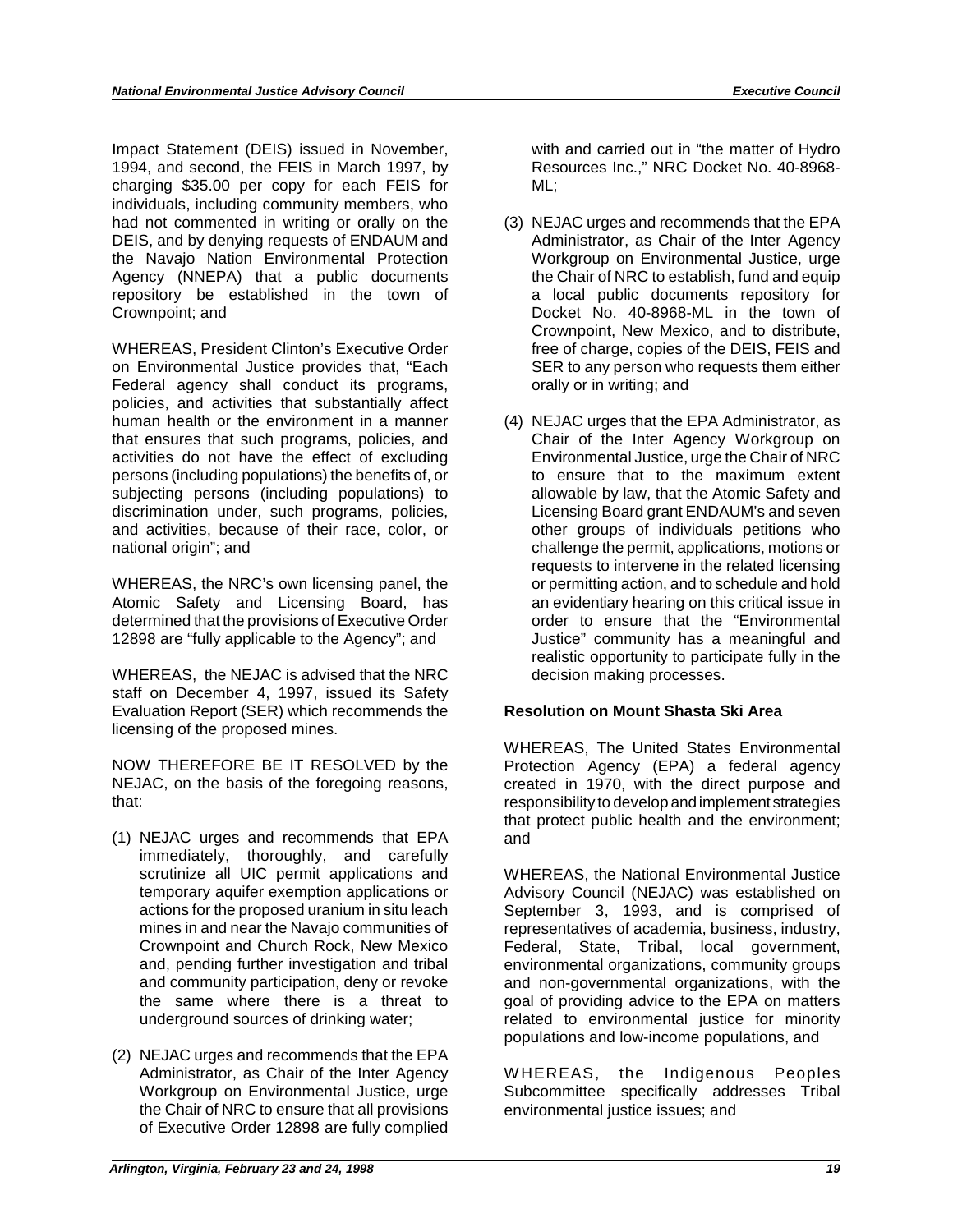WHEREAS, Mount Shasta is sacred and WHEREAS, efforts over a period of ten years and spiritually important to Tribes in Northern more have thus far not yielded satisfactory California, as has been documented in the Forest cooperation by federal government agencies Service ethnographic report and other long- leading to resolution of these issue, and the standing sources of evidence; and Departments of the Interior and Agriculture have

WHEREAS, the Forest Service proposes to to-government consultations with the Northern approve a (second) large ski development, with California Tribes asset forth in the NHPA, associated commercial condominium development on adjacent private lands, with National Register Bulletin 38, Presidential detrimental impacts to Native American cultural Executive Orders and the President's values on the entire Mountain; and Memorandum of April 1994; and

WHEREAS, the proposed project poses WHEREAS, high level departmental officials have environmental threats to Mount Shasta and its made promises to assist in the resolution of these use as a viable place for worship, cultural and issues which have not come to pass, other uses; and

WHEREAS, the Mount Shasta issue thus, gives example of how a major sacred site of highest rise to serious Environmental Justice concerns, significance to Native American Tribes is being under EO 12898 and EO 13007 on Indian Sacred subjected to flawed processes and Sites, and in the implementation of statutes and disproportionate impacts, potentially weakening<br>administrative quidance such as the National protection under relevant statutes, executive administrative guidance such as the National Historic Preservation Act, the National orders and administrative guidance for all similar Environmental Policy Act, National Register Native American sacred sites nationwide, Bulletin 38; and

WHEREAS, the Keeper of the National Register MEJAC urges and recommends that the of Historic Places revised the boundary of the Administrator for EPA work with the Interagency<br>
Mount Shasta Historic District in an Working Group for Environmental Justice, to the Mount Shasta Historic District in an unprecedented action on November 18, 1994 maximum extent permitted by law, assist the after the entire Mountain was designated as Tribes and the Native Coalition for Cultural eligible to the National Register of Historic Places Restoration of Mount Shasta in their efforts to through EO 11593 on March 11, 1994; and obtain meaningful consultations with the

WHEREAS, to have a ski resort built, potentially Secretaries' level, in order to resolve issues being a short-term venture, which would result in regarding the Mount Shasta boundary and significant environmental, public health, and integrity question, and the Forest Service's cultural long-term impacts in an area where one continuing efforts to permit construction of a<br>ski resort has gone out of business and another second ski resort on Mount Shasta. ski resort has gone out of business and another continues to operate; and

needed for Mount Shasta as a whole in order to Administrator, as head of the Interagency protect Native American cultural values and to Working Group on Environmental Justice, cooperate with traditional land management intervene and help to bring about the required practices; and government-to-government consultations, and

WHEREAS, the Departments of the Interior at least part of the original Historic District<br>(National Register) and of Agriculture (Forest boundary area; to assist in bringing about a (National Register) and of Agriculture (Forest boundary area; to assist in bringing about a<br>Service) have been unresponsive to requests directive from the Department of Agriculture to from the Tribes to hold consultations for settling abandon the ski development proposal as the Historic District integrity and boundary issues, incompatible with the cultural significance of the and on the decision to permit a second ski Mountain, resulting in a new Record of Decision; development on the Mountain; and and recommend that the Forest Service make a

failed to meet their requirements for government-

WHEREAS, the Mount Shasta issues are an

NOW THEREFORE BE IT RESOLVED that the Departments of the Interior and Agriculture at the

BE IT FURTHER RESOLVED that the NEJAC WHEREAS, a Cultural Management Plan is urges and recommends that the EPA resume the discussions to consider restoration of directive from the Department of Agriculture to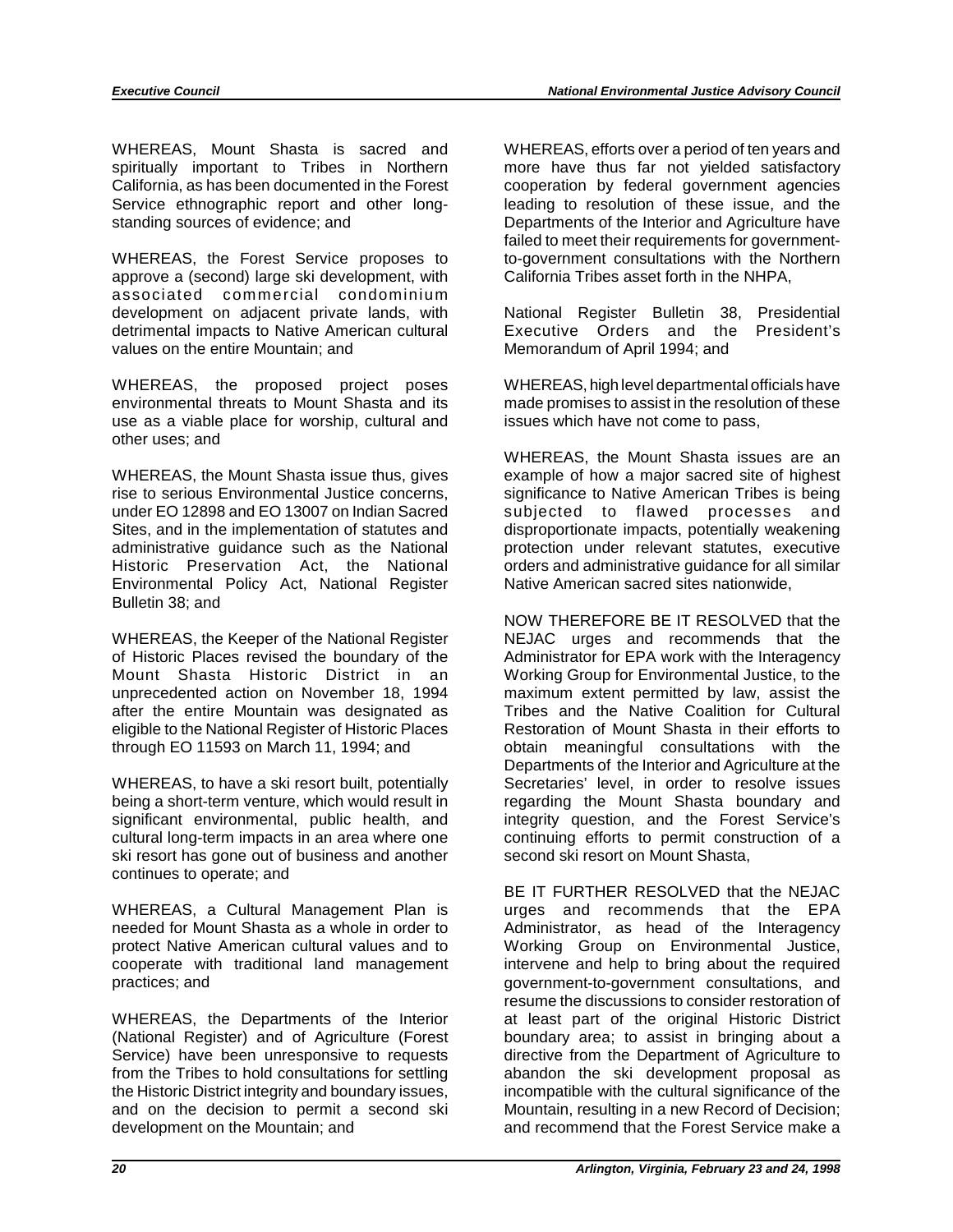commitment of personnel and funds for the vehicles providing transportation services to development of a Cultural Management Plan for waste transfer facilities, Mount Shasta,

urges and recommends to the EPA Administrator, people of color communities, to the maximum extent permitted by law, that the EPA track the issues, require responses, and if  $-$  such communities are also impacted by appropriate, help to mediate the discussions to pollution from other sources, including volatile resolve the Mount Shasta issues **organic hazardous** air emissions and

## **5.3 Resolution from the Waste and Facility** such as automotive and metal finishing

This section presents the text of the resolution forwarded by the Waste and Facility Siting  $-$  such communities suffer from dispropor-<br>Subcommittee to the Executive Council of the strategy into the final incidence of disease including Subcommittee to the Executive Council of the tionately high incidence of disease including<br>NEJAC that were approved at the February 1998 asthma and other respiratory illness, infant NEJAC that were approved at the February 1998 meeting. The contract of the contract of the mortality and immune deficiencies, and

### **Resolution on Municipal Waste Transfer Stations Example 20 —** the environment and public health of host

Kills Landfill, New York City's only municipal solid waste landfill, in 2002 has necessitated a massive increase in creation or expansion of interim solid WHEREAS, there has been no assessment of the waste facilities, otherwise referred to as waste total pollution loading and health impacts from<br>transfer stations and other problems associated emissions from individual waste transfer facility transfer stations, and other problems associated emissions from individual waste transfer facility<br>with the transport of solid waste to out-of-city operations in the New York City area for purposes with the transport of solid waste to out-of-city locations:  $\qquad \qquad$  locations:  $\qquad \qquad$  of determining requirements to control these

WHEREAS, the impacts of the impending depletion of existing municipal landfill space are WHEREAS, there has been no assessment of the likely to be most heavily felt in low-income and cumulative loading of waste transfer and other people of color communities; for example, three waste processing facilities in New York City to<br>such low-income and people of color determine requirements to prevent health impacts such low-income and people of color determine requirements to prevent health impacts<br>communities, (i.e., Greenpoint Williamsburg, associated with the clustering of such facilities in communities, (i.e., Greenpoint Williamsburg, associated with the clustering of such facilities in<br>Brooklyn. South Bronx. and Southeast Queens) proximity to each other and residential Brooklyn, South Bronx, and Southeast Queens) proximity to earned to each other and residential proximity to equivelently have over 70% of the waste transfer currently have over 70% of the waste transfer facilities in New York City;

soon likely to exist in other municipalities across of guidance on the waste transfer station<br>the United States and its territories where landfill including but not limited to the following: the United States and its territories where landfill capacity is quickly running out;

WHEREAS, a number of environmental justice (RCRA), which regulates the interstate issues are highlighted by these developments. issues are highlighted by these developments, including the following:  $h = h \sin \theta$  hazardous and solid waste,

volatile organic hazardous air pollutants from processes conducted at the facilities and from

- such facilities are likely to be located in or BE IT FURTHER RESOLVED that the NEJAC adjacent to predominantly low-income and
	- air-borne particulates from stationary facilities **Siting Subcommittee <b>Siting Subcommittee facilities**, and from emissions from mobile sources such as vehicular traffic,
		-
- communities are at risk because of the WHEREAS, the imminent closure of the Fresh expansion of existing waste transfer stations<br>Kills Landfill New York City's only municipal solid and the siting of new ones:

emissions;

WHEREAS, a number of existing statutes may WHEREAS, a similar situation already exists or is play significant roles in developing a coherent set<br>soon likely to exist in other municipalities across of quidance on the waste transfer station issue.

- Resource Conservation Recovery Act (RCRA), which regulates the interstate
- such facilities emit air-borne particulates and Clean Air Act, which regulates air emissions<br>volatile organic hazardous air pollutants from the from mobile and stationary sources,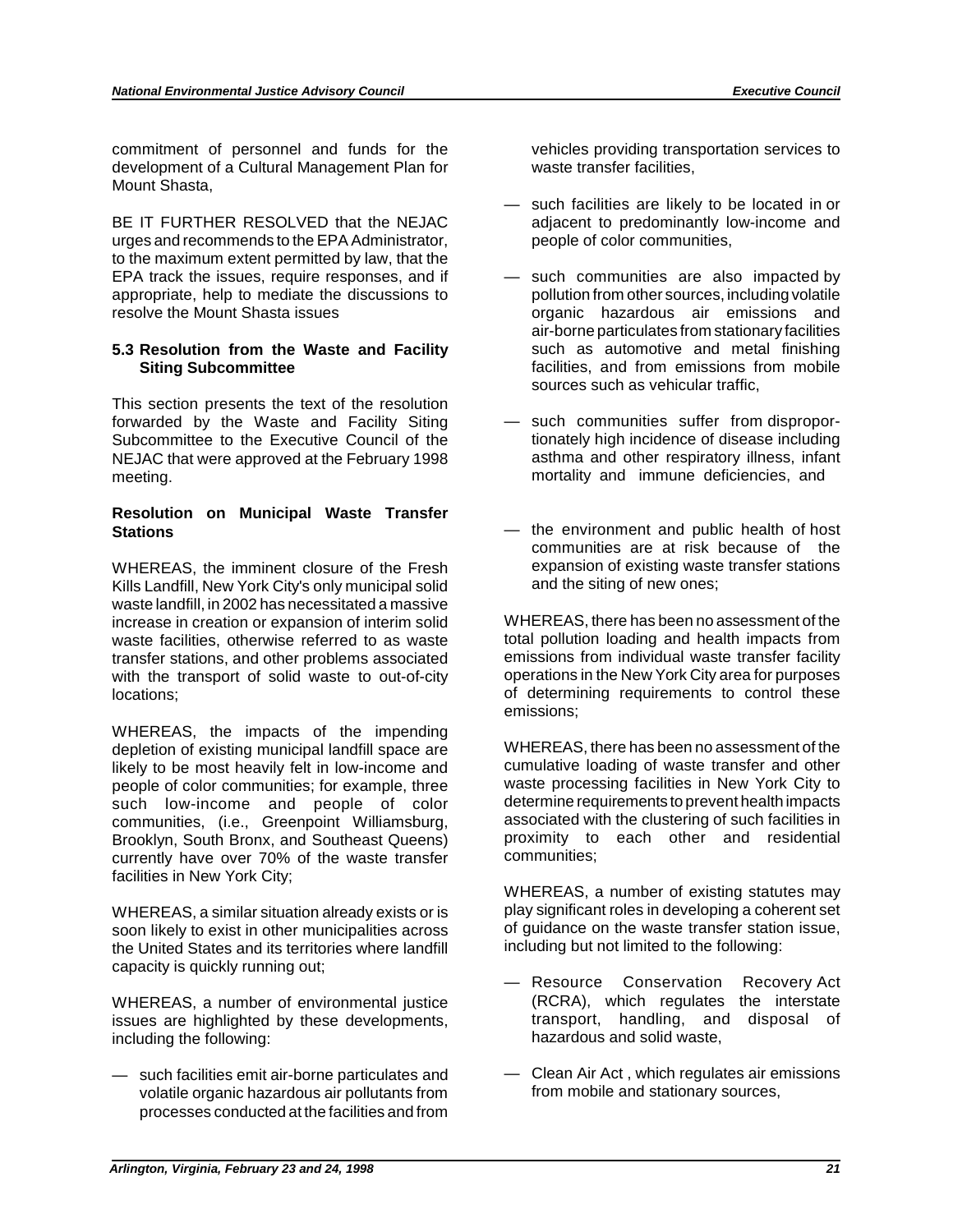- Coastal Zone Management Act, which individual facility loading and facilities that provides that facilities located in coastal impact a common impacted area; zones be managed to protect ecological
- of the United States. The United States of the United States.

WHEREAS, USEPA has not conducted a public BE IT FURTHER RESOLVED, that NEJAC calls assessment of the adequacy of the environmental upon USEPA to form a citizens advisory regulatory programs applicable to waste transfer committee to consist of representatives of stations in New York and across the country, community based organizations in New York City particularly with regard to USEPA's obligation to impacted communities and local environmental protect human health and the environment and to justice, public interest, business interests, and encourage pollution prevention, recycling and elected officials from impacted communities for reuse; the purposes of advising on the design and

THEREFORE BE IT RESOLVED, that the National Environmental Justice Advisory Council emissions to all media, illegal commingling of calls upon USEPA to examine the risks from the hazardous and medical waste, and appropriate siting and operation of waste transfer stations for regulatory response, the adequacy of coastal the purpose of determining its regulatory zone regulatory standards to address the responsibilities and prescribe requirements to transport of waste from city, interstate and reduce health risks associated with such facilities. The gional environmental and health impacts, and A first step in this examination should be a study means to assure public participation in all phases<br>of impacted communities in New York City to of the transition in waste disposal caused by of impacted communities in New York City to consist of the following: consist of the following: consist of the following: consist of the following:

- hazardous air emissions
- $-$  assessment of cumulative impacts associated
- assess the health and environmental risks resolution. associated with pollutants emitted from waste transfer facility operations and connected transportation
- identification based upon the above studies of requirements and regulatory actions to address human health risks through control of pollution loading from waste transfer stations that consider individual facility based controls and multi facility controls to address both

benefits, the contract of the adequacy of the adequacy of the adequacy of the adequacy of coordination of responsibilities among — Clean Water Act, which regulates stormwater federal, state and local officials and among runoffs from point source facilities into waters environmental programs to address the risks

implementation of this study;

BE IT FURTHER RESOLVED, that the NEJAC calls upon USEPA to support the formation of a NEJAC Working Group to evaluate such issues<br>as the adequacy of current standards to address

— assessment of pollution emissions from waste BE IT FURTHER RESOLVED, that the NEJAC transfer facilities and connected calls upon USEPA to undertake a study on the transportation that at a minimum includes demographic characteristics associated with the quantifying particulate and volatile organic location of municipal waste transfer stations; and

BE IT FINALLY RESOLVED, that the NEJAC calls<br>upon the USEPA Administrator to communicate to with the clustering of waste transfer and other the City of New York USEPA's concerns facilities in NYC impacted communities regarding the problems associated with the proliferation of waste transfer stations and — conducting a risk characterization analysis to USEPA's intended response actions to this